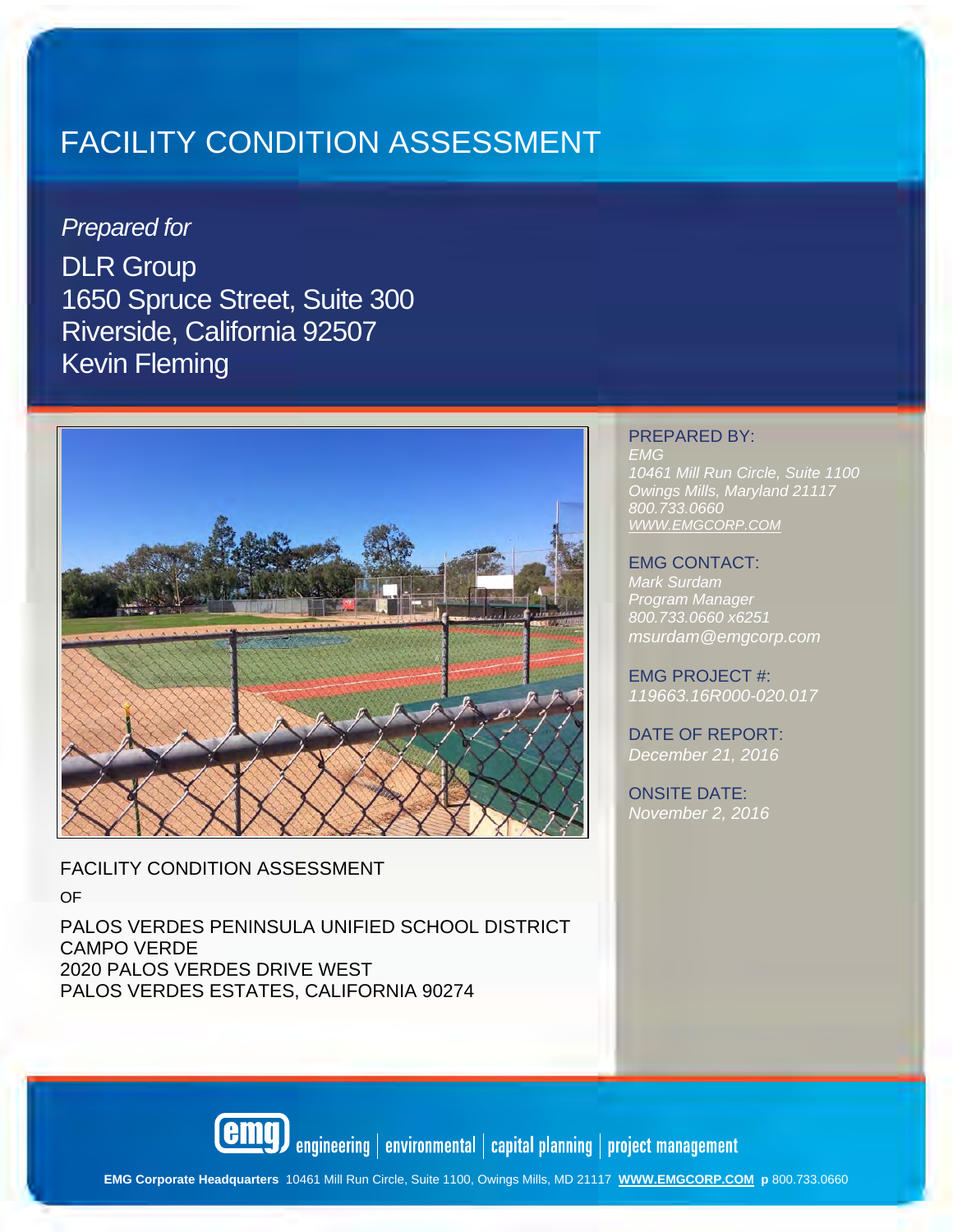## Immediate Repairs Report Campo Verde 12/21/2016



| <b>Report SectionID</b> |                                                                                             | <b>Cost Description</b> | QuantityUnit |  | Unit Cost SubtotalDeficiency Repair Estimate * |         |         |  |
|-------------------------|---------------------------------------------------------------------------------------------|-------------------------|--------------|--|------------------------------------------------|---------|---------|--|
| 3.1                     | 515031 Z106X ADA, Parking, Designated Stall with Pavement Markings & Signage (Van), Install |                         |              |  | $ $1.391.50$ $$1.392$                          |         | \$1.392 |  |
| 5.5                     | 515034 G2044 Signage, Property, Monument/Pylon, Replace/Install                             |                         |              |  | \$6,602.00                                     | \$6.602 | \$6,602 |  |
|                         | \$7,994<br>Immediate Repairs Total                                                          |                         |              |  |                                                |         |         |  |
|                         | * Location Factor (1.0) included in totals.                                                 |                         |              |  |                                                |         |         |  |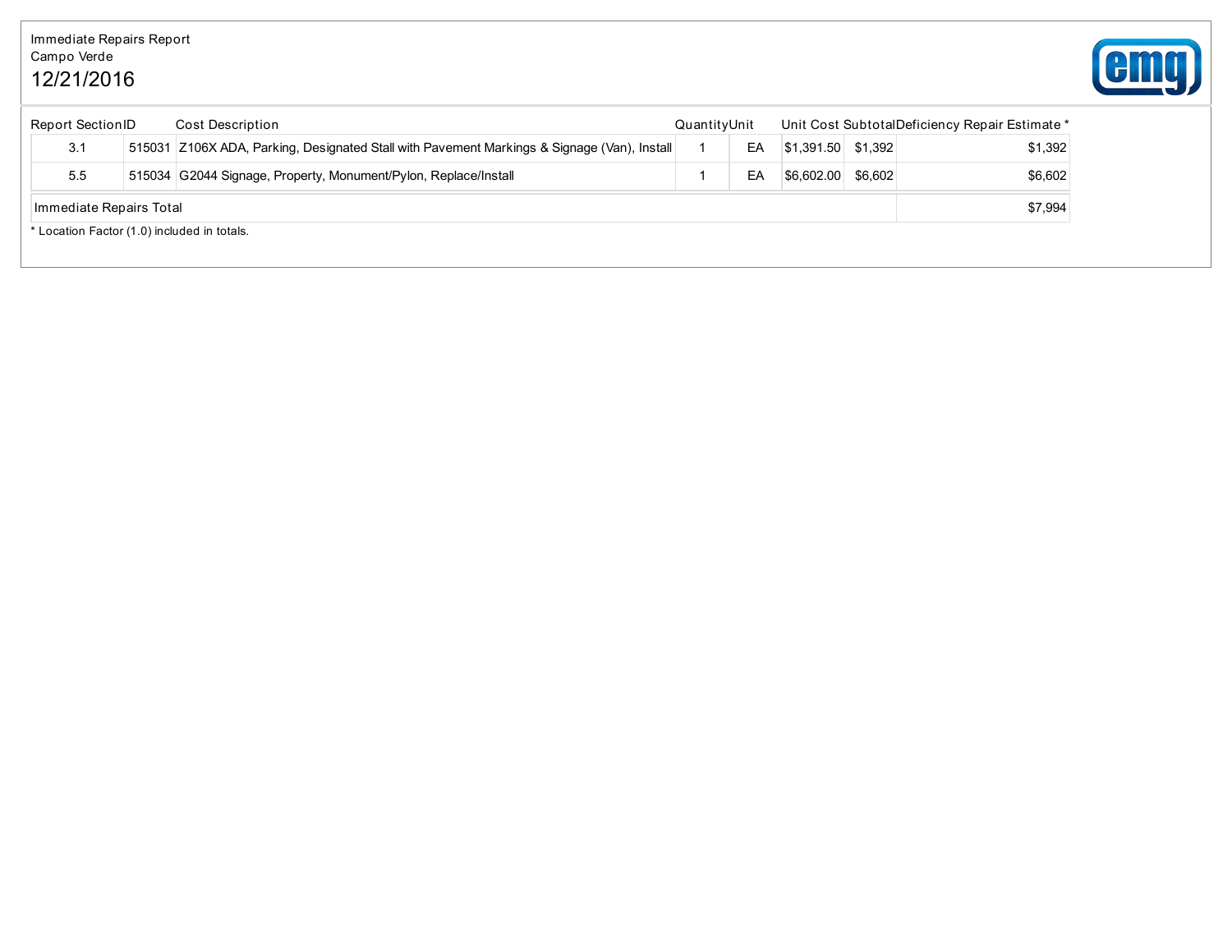#### Replacement Reserves Report

Campo Verde

## 12/21/2016

| Location    |  | 2017 2018 2019 2020 |  |  |  | 2021    2022    2023     2024     2025      2026     2027     2028     2029     2030     2031     2032     2033                |  |  |  |  | 2034 2035 2036 | <b>Total Escalated Estimate</b> |
|-------------|--|---------------------|--|--|--|--------------------------------------------------------------------------------------------------------------------------------|--|--|--|--|----------------|---------------------------------|
| Campo Verde |  |                     |  |  |  | \$7,994 \$0 \$3,865 \$3,764 \$0 \$3,364 \$0 \$4,481 \$0 \$140,968 \$0 \$0 \$5,194 \$9,321 \$15,830 \$0 \$0 \$6,022 \$0 \$0     |  |  |  |  |                | \$200,803                       |
| GrandTotal  |  |                     |  |  |  | \$7,994 \$0 \$3,865 \$3,764 \$0 \$3,364 \$0 \$4,481 \$0 \$140,968 \$0 \$0 \$5,194 \$9,321 \$15,830 \$0 \$0 \$6,022 \$0 \$0 \$0 |  |  |  |  |                | \$200,803                       |

| Report<br>Section      | <b>Cost Description</b>                                                                             | Lifespan.<br>(EUL) | EAge     | RUL | QuantityUnit |           | Unit Cost Subtotal  | 2017                          | 2018 | 2019<br>2020           | 2021 | 2022    | 2024<br>2023   | 2025 | 2026          | 2027<br>2028 | 2029            | 2030<br>2031                | 2032 | 2034<br>2033   | 2035 | 2036 | Deficiency<br>Repa<br>Estimate |
|------------------------|-----------------------------------------------------------------------------------------------------|--------------------|----------|-----|--------------|-----------|---------------------|-------------------------------|------|------------------------|------|---------|----------------|------|---------------|--------------|-----------------|-----------------------------|------|----------------|------|------|--------------------------------|
| 3.1                    | 515031 ADA Parking Stall, Parking, Designated Stall with Pavement Markings & Signage (Van), Install |                    | $\Omega$ |     |              |           |                     | EA \$1,391.50 \$1,392 \$1,392 |      |                        |      |         |                |      |               |              |                 |                             |      |                |      |      | \$1,392                        |
| 5.2                    | 515033 Seal and Stripe, Asphalt Pavement, Seal & Stripe                                             | 5                  |          |     | 9600         | <b>SF</b> |                     | $$0.38$ $$3,643$              |      | \$3,643                |      |         | \$3,643        |      |               |              | \$3,643         |                             |      | \$3,643        |      |      | \$14,573                       |
| 5.4                    | 529870 Irrigation System, Controls and valves, Replace                                              | 25                 |          |     | 784000       | SF        |                     | \$0.08 \$62,720               |      |                        |      |         |                |      | \$62,720      |              |                 |                             |      |                |      |      | \$62,720                       |
| 5.5                    | 529874 Flood Light, Exterior, 100 W, Replace                                                        | 20                 |          |     |              | EA        | \$995.47            | \$995                         |      |                        |      |         |                |      | \$995         |              |                 |                             |      |                |      |      | \$995                          |
| 5.5                    | 515034 Signage, Property, Monument/Pylon, Install                                                   | 20                 | 20       |     |              | EA        |                     | \$6,602.00 \$6,602 \$6,602    |      |                        |      |         |                |      |               |              |                 |                             |      |                |      |      | \$6,602                        |
| 5.5                    | 515035 Bleachers, Bleachers, Steel Frame w/ Aluminum Seats, Replace                                 | 25                 |          |     | 225          | EA        |                     | \$197.00 \$44,325             |      |                        |      |         |                |      | \$44,325      |              |                 |                             |      |                |      |      | \$44,32                        |
| 6.3                    | 529879 Roof Skylight, Plexiglass Dome Fixed 9-20 SF, Replace                                        | 30                 |          | 14  |              | EA        | \$1,207.20 \$2,414  |                               |      |                        |      |         |                |      |               |              |                 | \$2,414                     |      |                |      |      | \$2,414                        |
| 6.4                    | 515036 Exterior Wall Paint, Wood trim, 1-2 Stories, Prep & Paint                                    | 10 <sup>1</sup>    |          |     | 1200         | <b>SF</b> |                     | $$2.87$ $$3,445$              |      | \$3,445                |      |         |                |      |               |              |                 | \$3,445                     |      |                |      |      | \$6,890                        |
| 6.6                    | 515038 Overhead Door, Aluminum Roll-Up 144 SF, Replace                                              | 35                 | 21       | 14  |              | EA        | $$4,025.54$ \$8,051 |                               |      |                        |      |         |                |      |               |              |                 | \$8,051                     |      |                |      |      | \$8,051                        |
| 8.1                    | 515039 Interior Wall & Ceiling Painting, CMU/Wood/Gypsum Board, Prep & Paint                        | 8                  | -3       |     | 2000         | <b>SF</b> |                     | $$1.45$ $$2,902$              |      |                        |      | \$2,902 |                |      |               |              |                 | \$2,902                     |      |                |      |      | \$5,804                        |
| Totals, Unescalated    |                                                                                                     |                    |          |     |              |           |                     | \$7,994                       |      | $$0$ $$3,643$ $$3,445$ | \$0  | \$2,902 | $$0$ $$3,643$  |      | \$0 \$108,040 | \$0          | \$0             | $$3,643$ $$6,347$ $$10,465$ | \$0  | \$3,643<br>\$0 | \$0  |      | \$0 \$153,766                  |
| Location Factor (1.00) |                                                                                                     |                    |          |     |              |           |                     | \$0                           | \$0  | \$0<br>\$0             | \$0  | \$0     | \$0<br>\$0     | \$0  | \$0           | \$C          | \$0             | \$0<br>\$0                  | \$0  | \$0<br>\$0     | \$0  | \$0  | $$^{5$                         |
|                        | Totals, Escalated (3.0% inflation, compounded annually)                                             |                    |          |     |              |           |                     | \$7,994                       | \$0  | \$3,764<br>\$3,865     | \$0  | \$3,364 | \$0<br>\$4,481 |      | \$0 \$140,968 | \$0          | \$5,194<br>\$0. | \$9,321 \$15,830            | \$0  | \$6,022<br>\$0 | \$0  |      | \$0 \$200,803                  |

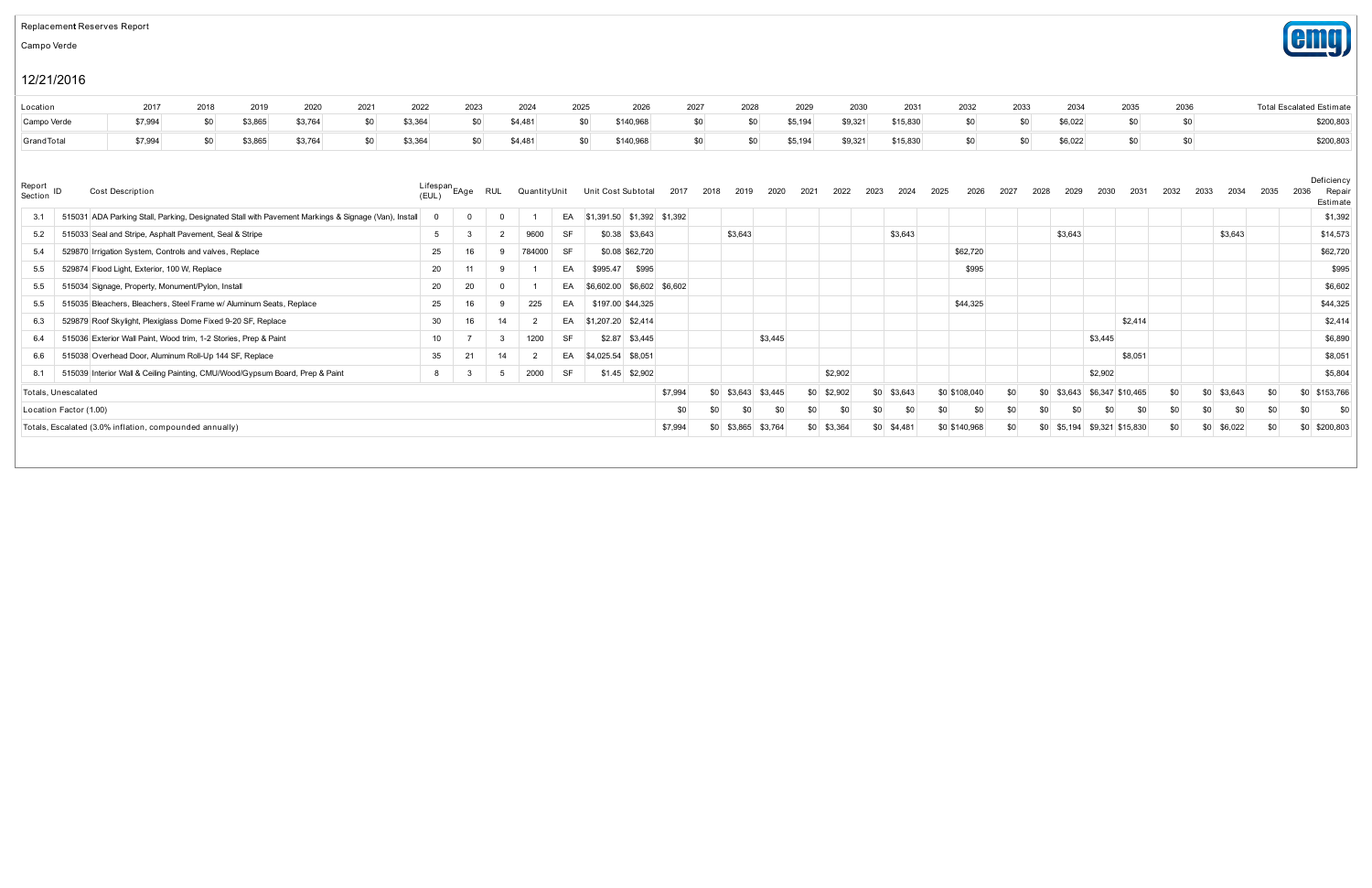**CAMPO VERDE** 2020 PALOS VERDES DRIVE WEST PALOS VERDES ESTATES, CALIFORNIA 90274

# **TABLE OF CONTENTS**

| 1            |       |  |
|--------------|-------|--|
|              | 1.1   |  |
|              | 1.2   |  |
|              | 1.3   |  |
|              | 1.4   |  |
|              | 1.4.1 |  |
|              | 1.4.2 |  |
|              | 1.4.3 |  |
| $\mathbf{2}$ |       |  |
|              | 2.1   |  |
|              | 2.2   |  |
|              | 2.3   |  |
|              | 2.4   |  |
|              | 2.5   |  |
|              | 2.6   |  |
| 3            |       |  |
|              | 3.1   |  |
|              | 3.2   |  |
| 4            |       |  |
|              | 4.1   |  |
|              | 4.2   |  |
| 5            |       |  |
|              | 5.1   |  |
|              | 5.2   |  |
|              | 5.3   |  |
|              | 5.4   |  |
|              | 5.5   |  |
| 6            |       |  |
|              | 6.1   |  |
|              | 6.2   |  |
|              | 6.3   |  |
|              | 6.4   |  |
|              | 6.5   |  |
|              | 6.6   |  |
|              | 6.7   |  |
| 7            |       |  |
|              | 7.1   |  |
|              | 7.2   |  |
|              | 7.3   |  |
|              | 7.4   |  |
|              | 7.5   |  |
|              | 7.6   |  |
| 8            |       |  |
|              | 8.1   |  |
|              | 8.2   |  |
|              | 8.3   |  |
| 9            |       |  |
| 10           |       |  |
| 11           |       |  |
|              |       |  |

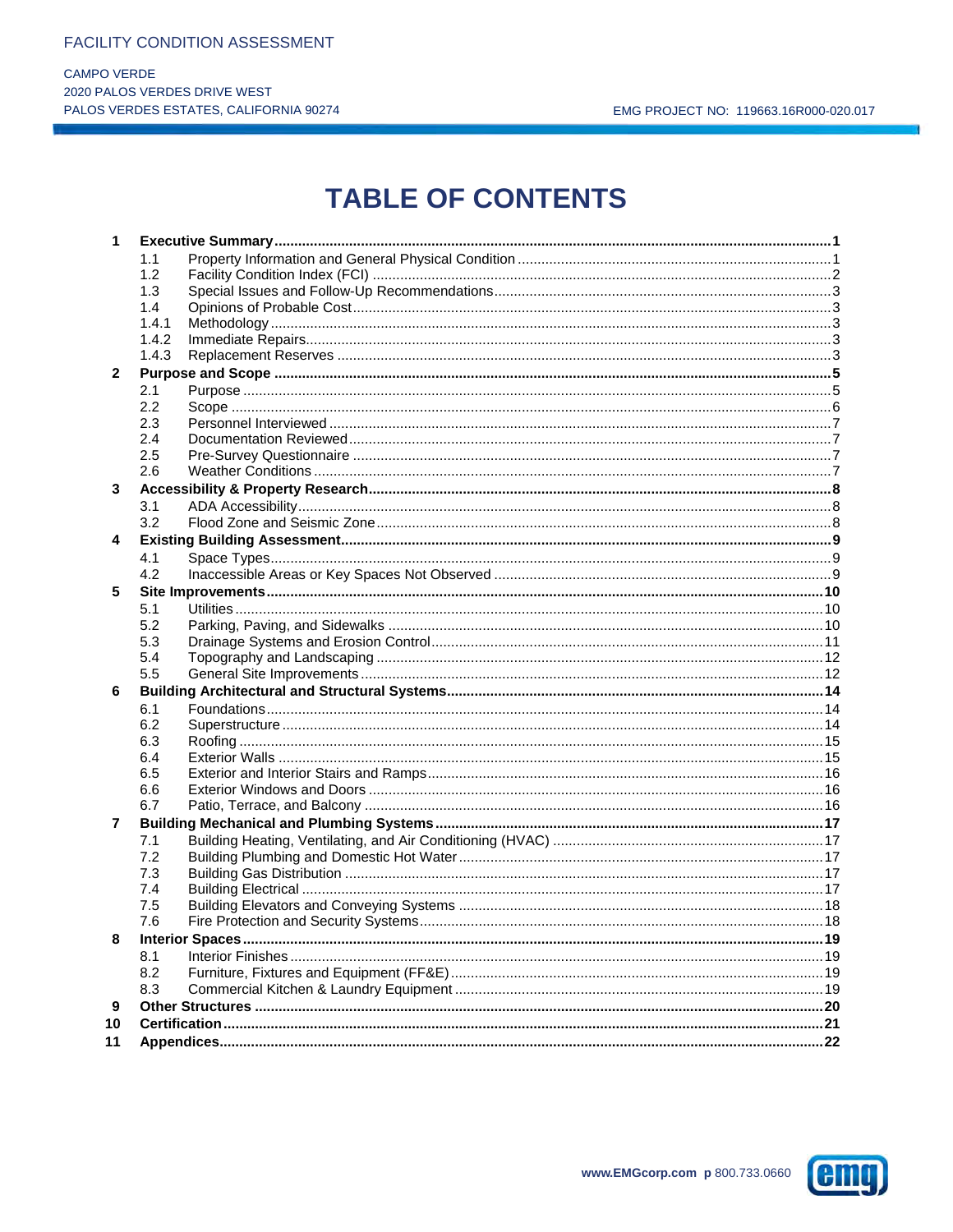## 1 EXECUTIVE SUMMARY

## 1.1 PROPERTY INFORMATION AND GENERAL PHYSICAL CONDITION

The property information is summarized in the table below. More detailed descriptions may be found in the various sections of the report and in the Appendices.

|                                            | <b>PROPERTY INFORMATION</b>                                                                                                                                                   |
|--------------------------------------------|-------------------------------------------------------------------------------------------------------------------------------------------------------------------------------|
| Address:                                   | 2020 Palos Verdes Drive West, Palos Verdes Estates, Los Angeles County,<br>California 90274                                                                                   |
| Year Constructed/Renovated:                | 1938                                                                                                                                                                          |
| <b>Current Occupants:</b>                  | Lunada Bay Little League                                                                                                                                                      |
| Management Point of Contact:               | Palos Verdes Peninsula Unified School District<br>Terry Kamibayashi, Maintenance and Operations Director<br>310.544.0045 phone<br>424.903.5241 cell<br>kamibayashi@pvpusd.net |
| Property Type:                             | <b>Baseball fields</b>                                                                                                                                                        |
| Site Area:                                 | 18 Acres                                                                                                                                                                      |
| <b>Building Area:</b>                      | 1500 SF                                                                                                                                                                       |
| Number of Buildings:                       | 1                                                                                                                                                                             |
| Number of Stories:                         |                                                                                                                                                                               |
| Parking Type and Number of Spaces:         | 17 parking spaces in open lot                                                                                                                                                 |
| <b>Building Construction:</b>              | Masonry bearing walls and wood-framed roof                                                                                                                                    |
| <b>Roof Construction:</b>                  | Gabled roof with clay/concrete tiles                                                                                                                                          |
| <b>Exterior Finishes:</b>                  | <b>Brick Veneer</b>                                                                                                                                                           |
| Heating, Ventilation and Air Conditioning: | N/A                                                                                                                                                                           |
| Fire and Life/Safety:                      | N/A                                                                                                                                                                           |
| Dates of Visit:                            | November 2, 2016                                                                                                                                                              |
| On-Site Point of Contact (POC):            | None                                                                                                                                                                          |
| Assessment and Report Prepared by:         | Henry Kimber                                                                                                                                                                  |
| Reviewed by:                               | Mark Surdam<br>Program Manager<br>msurdam@emgcorp.com<br>800.733.0660 x6251                                                                                                   |

| <b>SYSTEMIC CONDITION SUMMARY</b> |      |                  |      |  |  |  |  |  |
|-----------------------------------|------|------------------|------|--|--|--|--|--|
| <b>Site</b>                       | Good | <b>HVAC</b>      | N/A  |  |  |  |  |  |
| <b>Structure</b>                  | Good | <b>Plumbing</b>  | Good |  |  |  |  |  |
| Roof                              | Good | Electrical       | Good |  |  |  |  |  |
| <b>Vertical Envelope</b>          | Good | <b>Elevators</b> | N/A  |  |  |  |  |  |
| <b>Interiors</b>                  | Fair | Fire             | N/A  |  |  |  |  |  |

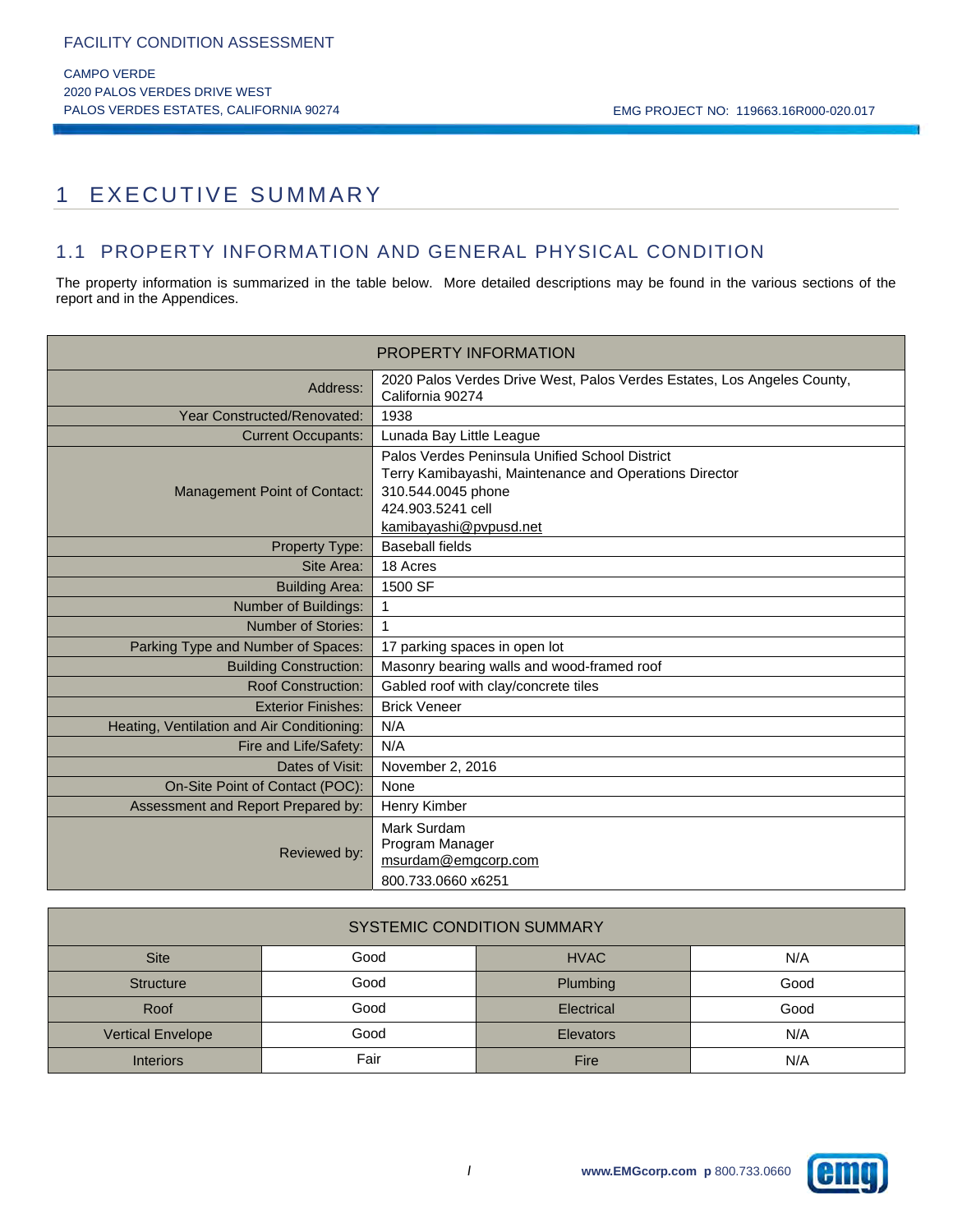## 1.2 FACILITY CONDITION INDEX (FCI)

#### FCI Analysis: Campo Verde

Replacement Value: \$ 1,960,200; Inflation rate: 3.0%



One of the major goals of the FCA is to calculate the FCI, which gives an indication of a building's overall condition. Two FCI ratios are calculated and presented, the Current Year and Ten-Year. The Current Year FCI is the ratio of Immediate Repair Costs to the building's Current Replacement Value. Similarly, the Ten-Year FCI is the ratio of anticipated Capital Reserve Needs over the next ten years to the Current Replacement Value.

| <b>FCI CONDITION RATING</b> | <b>DEFINITION</b>                                                                                       | PERCENTAGE VALUE    |
|-----------------------------|---------------------------------------------------------------------------------------------------------|---------------------|
| Good                        | In new or well-maintained condition, with no visual evidence of<br>wear, soiling or other deficiencies. | 0% to 5%            |
| Fair                        | Subjected to wear and soiling but is still in a serviceable and<br>functioning condition.               | $>$ than 5% to 10%  |
| Poor                        | Subjected to hard or long-term wear. Nearing the end of its useful<br>or serviceable life.              | $>$ than 10% to 60% |
| Very Poor                   | Has reached the end of its useful or serviceable life. Renewal is<br>now necessary.                     | $>$ than 60%        |

The graphs above and tables below represent summary-level findings for the FCA. The deficiencies identified in this assessment can be combined with potential new construction requirements to develop an overall strategy that can serve as the basis for a portfolio-wide capital improvement funding strategy. Key findings from the assessment include:

| <b>KEY FINDING</b>                                                | <b>METRIC</b>                            |      |  |  |
|-------------------------------------------------------------------|------------------------------------------|------|--|--|
| Current Year Facility Condition Index (FCI)<br>$FCI = (IR)/(CRV)$ | 0%                                       | Good |  |  |
| $FCI = (RR)/(CRV)$<br>10-Year Facility Condition Index (FCI)      | 0.8%                                     | Good |  |  |
| Current Replacement Value (CRV)                                   | 784,080 SF $*$ \$2.50 / SF = \$1,960,200 |      |  |  |
| Year 0 (Current Year) - Immediate Repairs (IR)                    | \$7.994                                  |      |  |  |
| Years 1-10 - Replacement Reserves (RR)                            | \$156.758                                |      |  |  |
| <b>TOTAL Capital Needs</b>                                        | \$164,752                                |      |  |  |

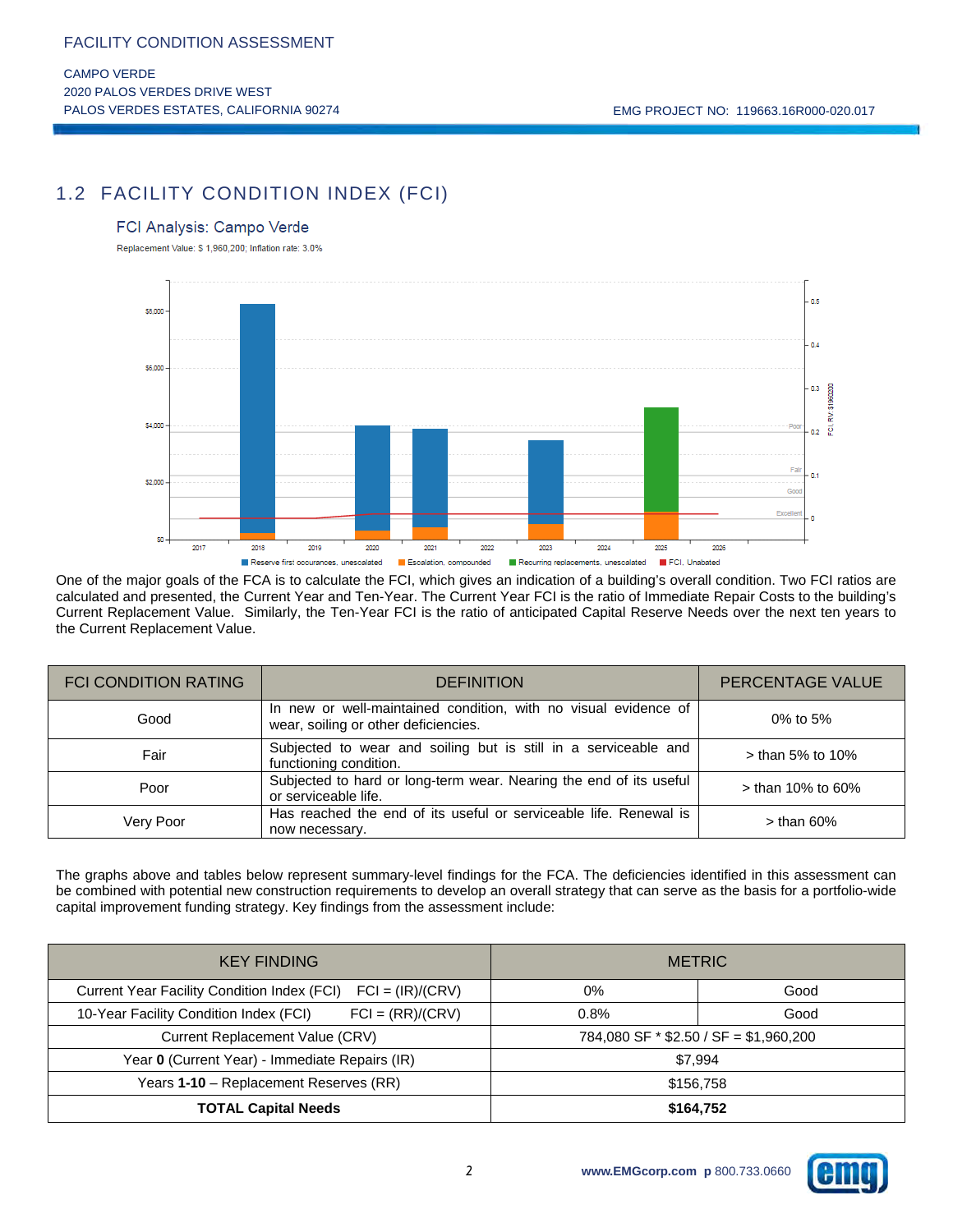CAMPO VERDE 2020 PALOS VERDES DRIVE WEST PALOS VERDES ESTATES, CALIFORNIA 90274 CHARLET CONSUMING THE MAG PROJECT NO: 119663.16R000-020.017

The major issues contributing to the Immediate Repair Costs and the Current Year FCI ratio are summarized below:

- **Accessible parking stalls**
- Visible signage (monument sign)

Further detail on the specific costs that make up the Immediate Repair Costs can be found in the cost tables in the appendices.

## 1.3 SPECIAL ISSUES AND FOLLOW-UP RECOMMENDATIONS

Not applicable. No issue of significance.

## 1.4 OPINIONS OF PROBABLE COST

Cost estimates are attached at the front of this report (following the cover page).

These estimates are based on Invoice or Bid Document/s provided either by the Owner/facility and construction costs developed by construction resources such as *R.S. Means* and *Marshall & Swift,* EMG's experience with past costs for similar properties, city cost indexes, and assumptions regarding future economic conditions.

Opinions of probable costs should only be construed as preliminary, order of magnitude budgets. Actual costs most probably will vary from the consultant's opinions of probable costs depending on such matters as type and design of suggested remedy, quality of materials and installation, manufacturer and type of equipment or system selected, field conditions, whether a physical deficiency is repaired or replaced in whole, phasing of the work (if applicable), quality of contractor, quality of project management exercised, market conditions, and whether competitive pricing is solicited, etc. ASTM E2018-15 recognizes that certain opinions of probable costs cannot be developed within the scope of this guide without further study. Opinions of probable cost for further study should be included in the FCA.

### 1.4.1 METHODOLOGY

Based upon site observations, research, and judgment, along with referencing Expected Useful Life (EUL) tables from various industry sources, EMG opines as to when a system or component will most probably necessitate replacement. Accurate historical replacement records, if provided, are typically the best source of information. Exposure to the elements, initial quality and installation, extent of use, the quality and amount of preventive maintenance exercised, etc., are all factors that impact the effective age of a system or component. As a result, a system or component may have an effective age that is greater or less than its actual chronological age. The Remaining Useful Life (RUL) of a component or system equals the EUL less its effective age. Projections of Remaining Useful Life (RUL) are based on continued use of the Property similar to the reported past use. Significant changes in occupants and/or usage may affect the service life of some systems or components.

Where quantities could not be derived from an actual take-off, lump sum costs or allowances are used. Estimated costs are based on professional judgment and the probable or actual extent of the observed defect, inclusive of the cost to design, procure, construct and manage the corrections.

### 1.4.2 IMMEDIATE REPAIRS

Immediate repairs are opinions of probable costs that require immediate action as a result of: (1) material existing or potential unsafe conditions, (2) material building or fire code violations, or (3) conditions that, if not addressed, have the potential to result in, or contribute to, critical element or system failure within one year or will most probably result in a significant escalation of its remedial cost.

### 1.4.3 REPLACEMENT RESERVES

Replacement Reserves are for recurring probable expenditures, which are not classified as operation or maintenance expenses. The replacement reserves should be budgeted for in advance on an annual basis. Replacement Reserves are reasonably predictable both in terms of frequency and cost. However, Replacement Reserves may also include components or systems that have an indeterminable life but, nonetheless, have a potential for failure within an estimated time period.

Replacement Reserves exclude systems or components that are estimated to expire after the reserve term and are not considered material to the structural and mechanical integrity of the subject property. Furthermore, systems and components that are not deemed to have a material effect on the use of the Property are also excluded. Costs that are caused by acts of God, accidents, or other occurrences that are typically covered by insurance, rather than reserved for, are also excluded.

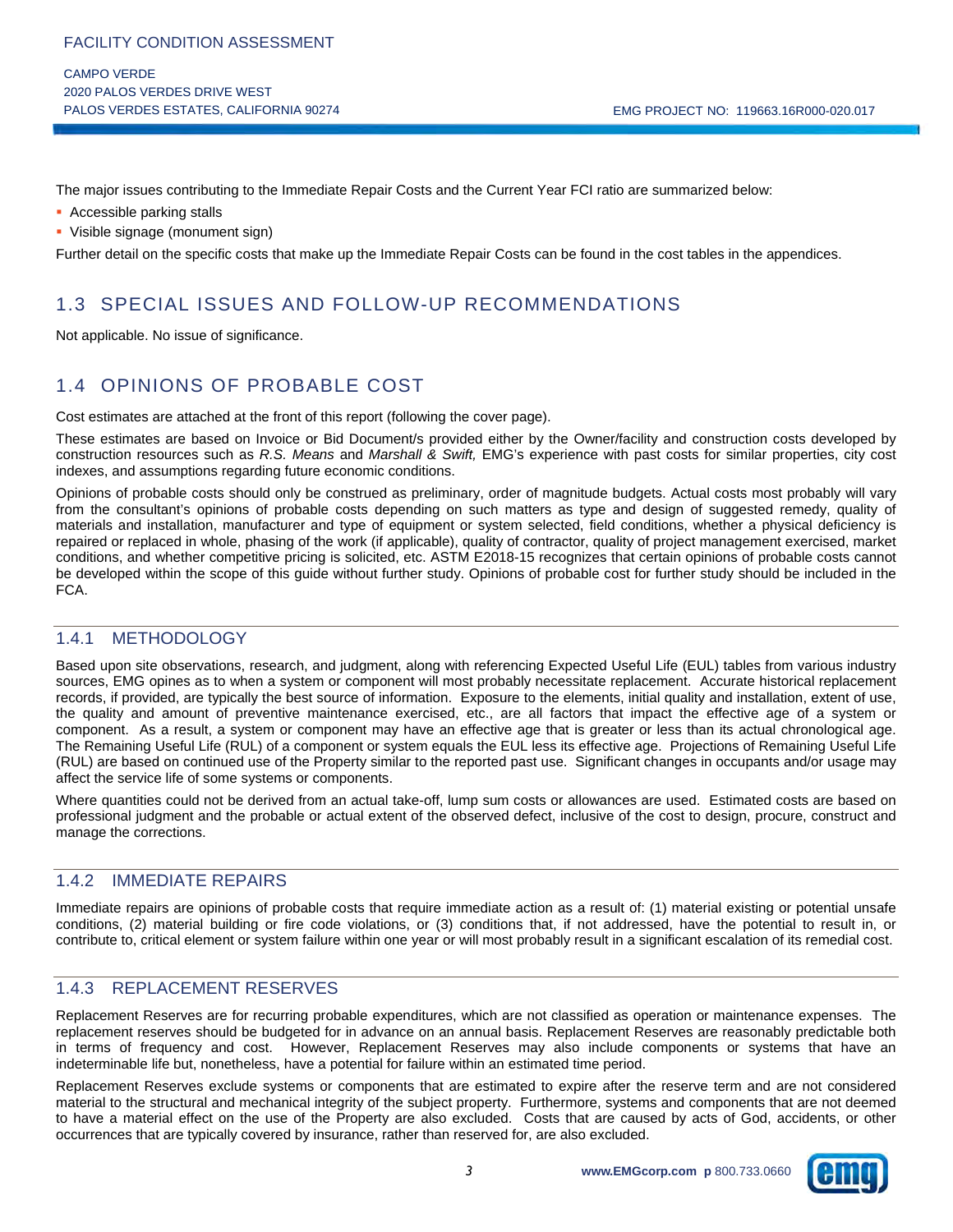Replacement costs are solicited from ownership/property management, EMG's discussions with service companies, manufacturers' representatives, and previous experience in preparing such schedules for other similar facilities. Costs for work performed by the ownership's or property management's maintenance staff are also considered.

EMG's reserve methodology involves identification and quantification of those systems or components requiring capital reserve funds within the assessment period. The assessment period is defined as the effective age plus the reserve term. Additional information concerning system's or component's respective replacement costs (in today's dollars), typical expected useful lives, and remaining useful lives were estimated so that a funding schedule could be prepared. The Replacement Reserves Schedule presupposes that all required remedial work has been performed or that monies for remediation have been budgeted for items defined in the Immediate Repair Cost Estimate.

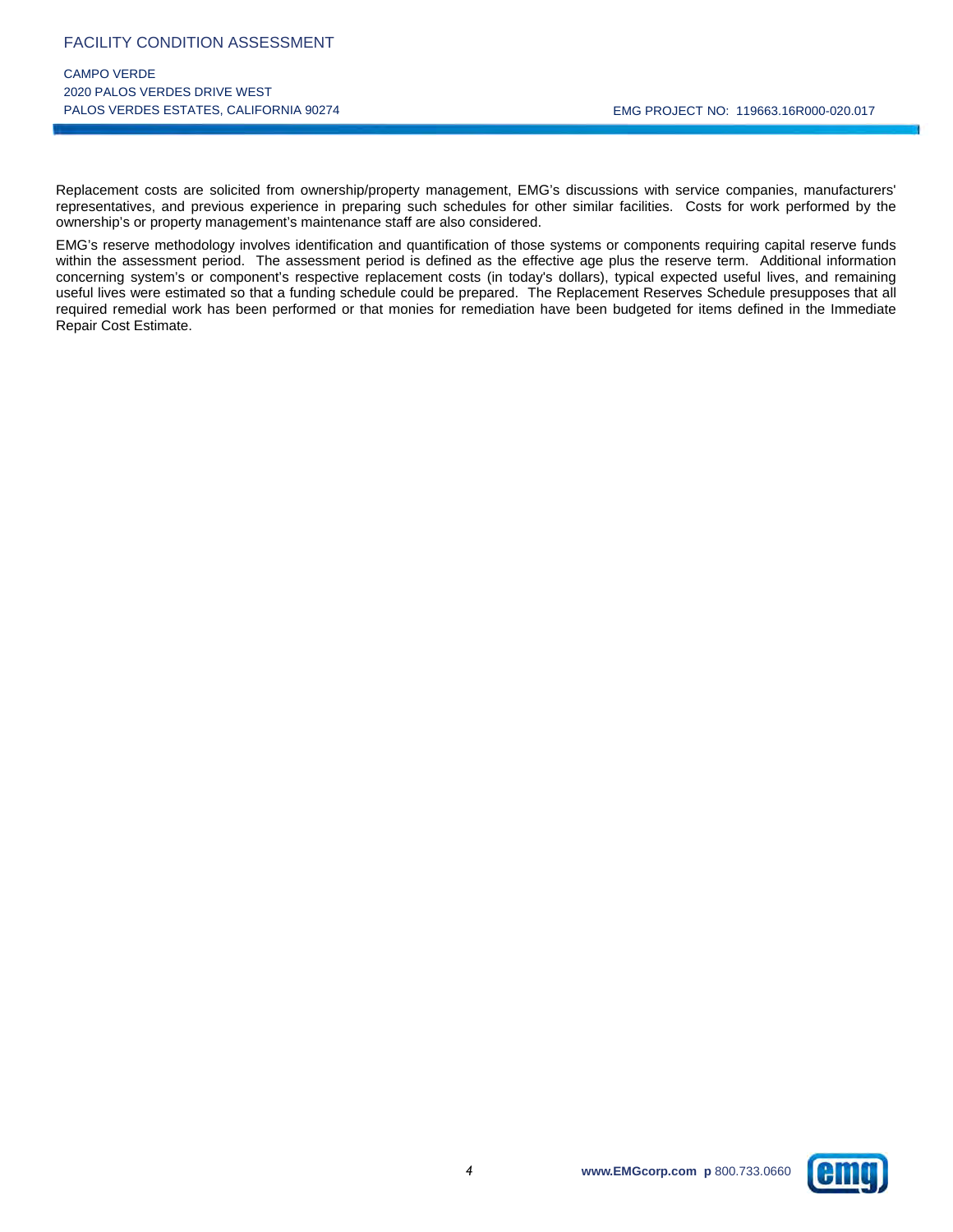## 2 PURPOSE AND SCOPE

## 2.1 PURPOSE

EMG was retained by the client to render an opinion as to the Property's current general physical condition on the day of the site visit.

Based on the observations, interviews and document review outlined below, this report identifies significant deferred maintenance issues, existing deficiencies, and possible issues or violations of record at municipal offices, which affect the Property's use. Opinions are rendered as to its structural integrity, building system condition, and the Property's overall condition. The report also notes building systems or components that have realized or exceeded their typical expected useful lives.

Throughout sections 5 through 9 of this report, each report section will typically contain three subsections organized in the following sequence:

- A descriptive table (and/or narrative), which identifies the components assessed, their condition, and other key data points.
- A simple bulleted list of Anticipated Lifecycle Replacements, which lists components and assets typically in Excellent, Good, or Fair condition at the time of the assessment but that will require replacement or some other attention once aged past their estimated useful life. These listed components are typically included in the associated inventory database with costs identified and budgeted beyond the first several years.
- A bulleted cluster of Actions/Comments, which include more detailed narratives describing deficiencies, recommended repairs, and short term replacements. The assets and components associated with these bullets are/were typically problematic and in Poor or Failed condition at the time of the assessment, with corresponding costs included within the first few years.

#### **CONDITIONS:**

The physical condition of building systems and related components are typically defined as being in one of five conditions: Excellent, Good, Fair, Poor, Failed or a combination thereof. For the purposes of this report, the following definitions are used:

Excellent  $=$  New or very close to new; component or system typically has been installed within the past year, sound and performing its function. Eventual repair or replacement will be required when the component or system either reaches the end of its useful life or fails in service. Good  $=$  Satisfactory as-is. Component or system is sound and performing its function, typically within the first third of its lifecycle. However, it may show minor signs of normal wear and tear. Repair or replacement will be required when the component or system either reaches the end of its useful life or fails in service. Fair  $=$  Showing signs of wear and use but still satisfactory as-is, typically near the median of its estimated useful life. Component or system is performing adequately at this time but may exhibit some signs of wear, deferred maintenance, or evidence of previous repairs. Repair or replacement will be required due to the component or system's condition and/or its estimated remaining useful life. Poor = Component or system is significantly aged, flawed, functioning intermittently or unreliably; displays obvious signs of deferred maintenance; shows evidence of previous repair or workmanship not in compliance with commonly accepted standards; has become obsolete; or exhibits an inherent deficiency. The present condition could contribute to or cause the deterioration of contiguous elements or systems. Either full component replacement is needed or repairs are required to restore to good condition, prevent premature failure, and/or prolong useful life. Failed = Component or system has ceased functioning or performing as intended. Replacement, repair, or other significant corrective action is recommended or required. Not Applicable = Assigning a condition does not apply or make logical sense, most commonly due to the item in question not being present.

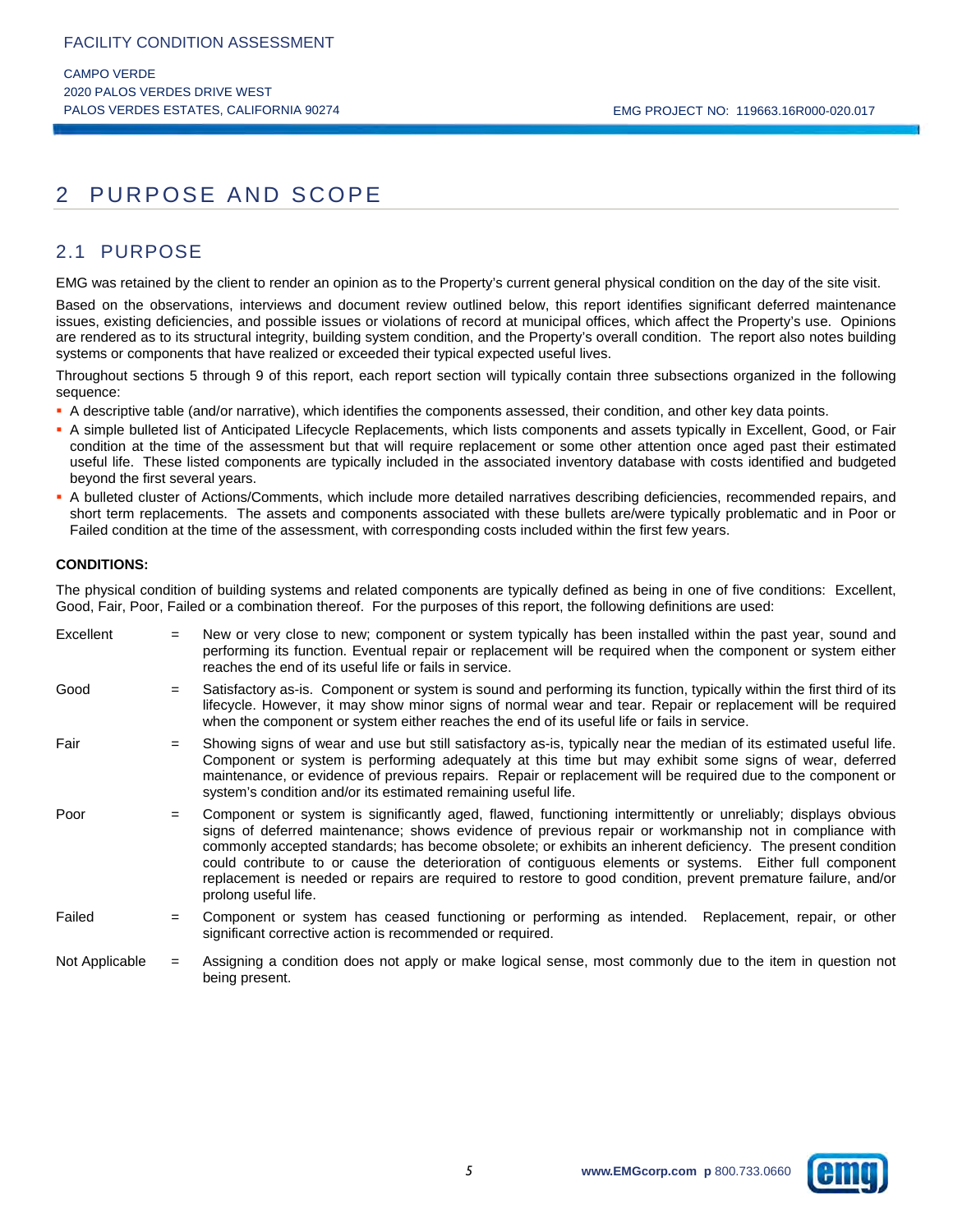#### **PLAN TYPES:**

Each line item in the cost database is assigned a Plan Type, which is the primary reason or rationale for the recommended replacement, repair, or other corrective action. This is the "why" part of the equation. A cost or line item may commonly have more than one applicable Plan Type; however, only one Plan Type will be assigned based on the "best" fit, typically the one with the greatest significance. The following Plan Types are listed in general weighted order of importance:

| Safety                   | $=$ | An observed or reported unsafe condition that if left unaddressed could result in an injury; a system<br>or component that presents a potential liability risk.        |
|--------------------------|-----|------------------------------------------------------------------------------------------------------------------------------------------------------------------------|
| Performance/Integrity    | $=$ | Component or system has failed, is almost failing, performs unreliably, does not perform as intended,<br>and/or poses a risk to overall system stability.              |
| Accessibility            | $=$ | Does not meet ADA, CBC and/or other handicap accessibility requirements.                                                                                               |
| Environmental            | $=$ | Improvements to air or water quality, including removal of hazardous materials from the building or<br>site.                                                           |
| Modernization/Adaptation | $=$ | Conditions, systems, or spaces that need to be upgraded in appearance or function to meet current<br>standards, facility usage, or client/occupant needs.              |
| Lifecycle/Renewal        | $=$ | Any component or system in which future repair or replacement is anticipated beyond the next<br>several years and/or is of minimal substantial early-term consequence. |

#### **PRIORITIZATION SCHEME:**

One of EMG's data-sorting exercises and deliverables of fundamental value is to evaluate and rank the recommendations and needs of the facility via a logical and well-developed prioritization scheme. The factors under consideration and built into the evaluation criteria include Plan Type (the "why"), Uniformat/building component type or system (the "what"), and condition/RUL (the "when"). The facility type or importance is also factored into the overall portfolio if relevant information is provided and applicable. EMG utilizes the following prioritization scheme:

| Priority 1 | Immediate/Critical Items: Require immediate action to either (a) correct a safety hazard or (b)<br>$=$<br>address the most important building performance or integrity issues or failures.                                                                                                                                                                                                                                                                                             |
|------------|----------------------------------------------------------------------------------------------------------------------------------------------------------------------------------------------------------------------------------------------------------------------------------------------------------------------------------------------------------------------------------------------------------------------------------------------------------------------------------------|
| Priority 2 | <b>Potentially Critical Items:</b> Include (a) those safety/liability, component performance or building<br>$=$<br>integrity issues of slightly less importance not captured in Priority 1 and/or (b) issues that if left<br>unchecked could escalate into Immediate/Critical items. Accessibility and 'stabilized' environmental<br>issues are also typically included in this subset.                                                                                                |
| Priority 3 | Necessary/Recommended Items: Items of concern that generally either require attention or are<br>$=$<br>suggested as improvements within the near term to: (a) improve usability, marketability, or efficiency;<br>(b) reduce operational costs; (c) prevent or mitigate disruptions to normal operations; (d) modernize<br>the facility; (e) adapt the facility to better meet occupant needs; and/or (f) should be addressed when<br>the facility undergoes a significant renovation. |
| Priority 4 | Anticipated Lifecycle Replacements: Renewal items which are generally associated with building<br>$=$<br>components performing acceptably at the present time but will likely require replacement or other<br>future attention within the timeframe under consideration.                                                                                                                                                                                                               |

## 2.2 SCOPE

The standard scope of the Facility Condition Assessment includes the following:

- Visit the Property to evaluate the general condition of the building and site improvements, review available construction documents in order to familiarize ourselves with, and be able to comment on, the in-place construction systems, life safety, mechanical, electrical, and plumbing systems, and the general built environment.
- Identify those components that are exhibiting deferred maintenance issues and provide cost estimates for Immediate Costs and Replacement Reserves based on observed conditions, maintenance history and industry standard useful life estimates. This will include the review of documented capital improvements completed within the last five-year period and work currently contracted for, if applicable.
- **Provide a full description of the Property with descriptions of in-place systems and commentary on observed conditions.**

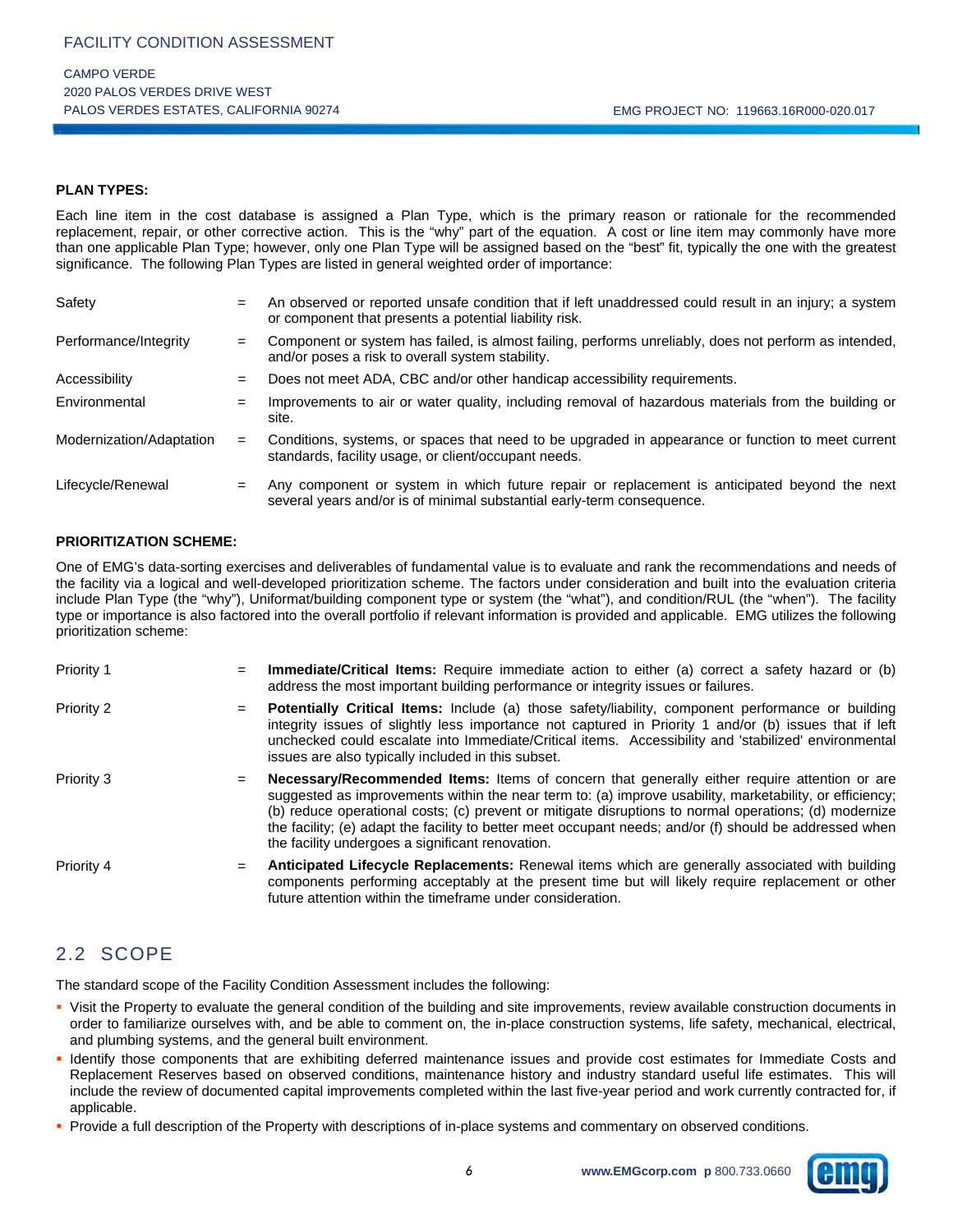- Provide a general statement of the Subject property's compliance with the Americans with Disability Act (ADA). Compliance with Title 24 California Building Code, Chapter 11B and other California Building Code chapters referenced in Chapter 11B, was not surveyed. This report does not constitute a full accessibility survey, but identifies exposure to selected ADA accessibility issues and the need for further accessibility review.
- Perform a limited assessment of accessible areas of the building(s) for the presence of fungal growth, conditions conducive to fungal growth, and/or evidence of moisture. EMG will also interview Project personnel regarding the presence of any known or suspected fungus, elevated relative humidity, water intrusion, or mildew-like odors. Potentially affected areas will be photographed. Sampling will not be considered in routine assessments.
- **List the current utility service providers.**
- **Review maintenance records and procedures with the in-place maintenance personnel.**
- Observe a representative sample of the interior spaces/units, including vacant spaces/units, in order to gain a clear understanding of the property's overall condition. Other areas to be observed include the exterior of the property, the roofs, interior common areas, and the significant mechanical, electrical and elevator equipment rooms.
- **Provide recommendations for additional studies, if required, with related budgetary information.**
- **Provide an Executive Summary at the beginning of this report.**

## 2.3 PERSONNEL INTERVIEWED

The management and maintenance staff were interviewed for specific information relating to the physical property, available maintenance procedures, historical performance of key building systems and components, available drawings and other documentation. The following personnel from the facility and government agencies were interviewed in the process of conducting the FCA:

| NAME AND TITLE                                           | <b>ORGANIZATION</b>                                      | <b>PHONE NUMBER</b> |
|----------------------------------------------------------|----------------------------------------------------------|---------------------|
| Terry Kamibayashi<br>Maintenance and Operations Director | Palos Verdes Peninsula Unified School<br><b>District</b> | 310.544.0045        |
| Tony Pring<br><b>District Electrician</b>                | Palos Verdes Peninsula Unified School<br>District        | 310.735.7079        |

The FCA was performed without the assistance of an onsite Point of Contact (POC).

## 2.4 DOCUMENTATION REVIEWED

Prior to the FCA, relevant documentation was requested that could aid in the knowledge of the subject property's physical improvements, extent and type of use, and/or assist in identifying material discrepancies between reported information and observed conditions. The review of submitted documents does not include comment on the accuracy of such documents or their preparation, methodology, or protocol. The Documentation Request Form is provided in Appendix E.

## 2.5 PRE-SURVEY QUESTIONNAIRE

A Pre-Survey Questionnaire was sent to the POC prior to the site visit. The questionnaire is included in Appendix E. Information obtained from the questionnaire has been used in preparation of this report.

## 2.6 WEATHER CONDITIONS

November 2, 2016: Clear, with temperatures in the 70s (°F) and light winds.

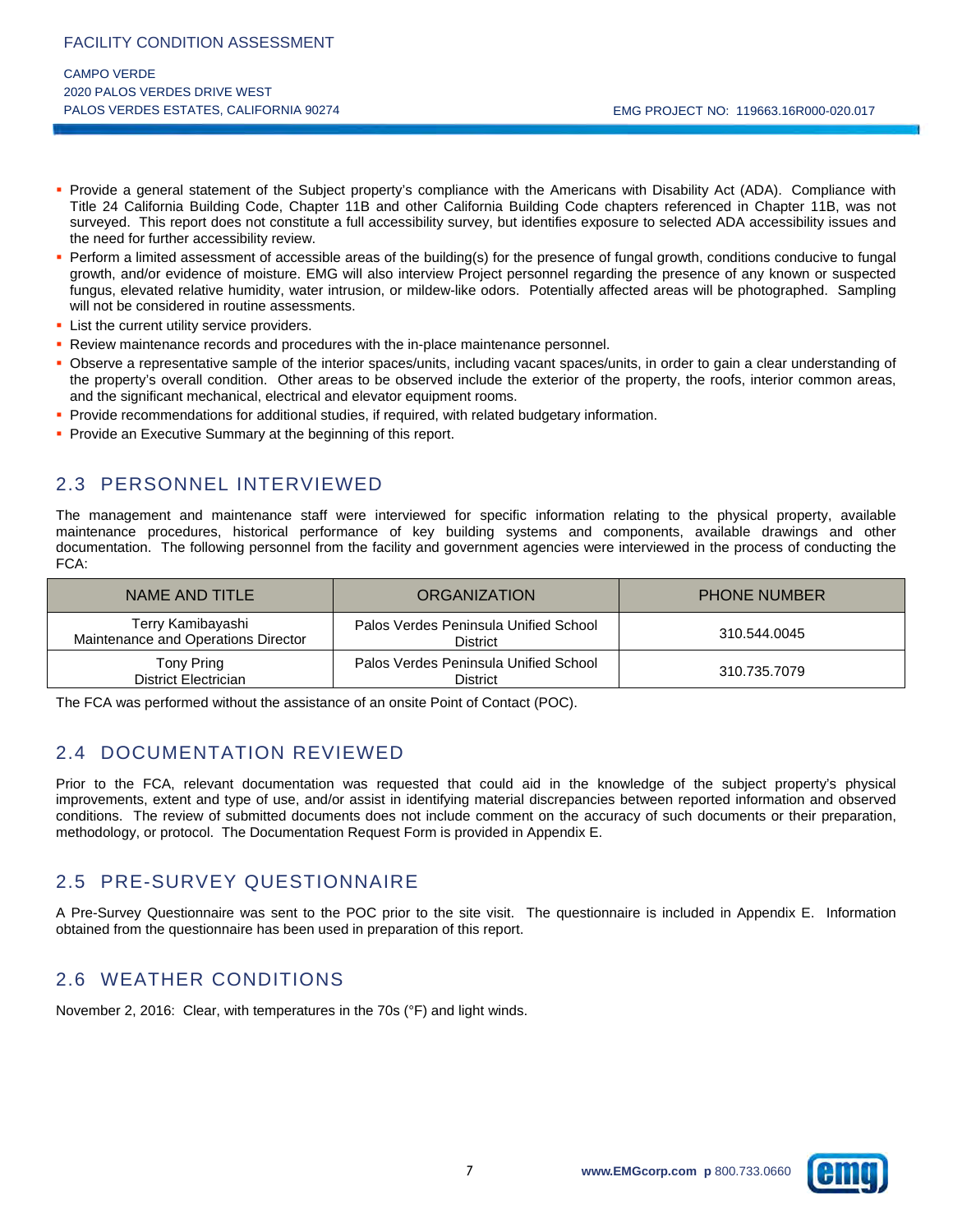## 3 ACCESSIBILITY & PROPERTY RESEARCH

## 3.1 ADA ACCESSIBILITY

Generally, Title II of the Americans with Disabilities Act (ADA) applies to State and local government entities. Title II Subtitle A protects qualified individuals with disabilities from discrimination on the basis of disability in services, programs, and activities provided by state and local government entities. Title II extends the prohibition on discrimination established by section 504 of the Rehabilitation Act of 1973, as amended, 29 U.S.C. 794, to all activities of state and local governments, regardless of Federal financial assistance. All state and local government facilities must be maintained and operated in compliance with the Americans with Disabilities Act Accessibility Guidelines (ADAAG). In addition, in the state of California, compliance with the California Building Code (CBC) Chapter 11 *Accessibility to Public Buildings, Public Accommodations, Commercial Buildings, and Publicly Funded Housing* is required.

During the FCA, a limited visual observation for accessibility compliance was conducted. The scope of the visual observation was limited to those areas set forth in EMG's Abbreviated ADA Checklist, provided in Appendix D of this report. It is understood by the Client that the limited observations described herein does not comprise a full Accessibility Compliance Survey, and that such a survey is beyond the scope of EMG's undertaking for this report. The Abbreviated ADA Checklist targets key areas for compliance with 2010 ADA Standards for Accessible Design, and does not include California Building Code accessibility requirements. A full Accessibility Compliance Survey conducted by EMG would include both ADA and State of California accessibility requirements. For the FCA, only a representative sample of areas was observed and, other than those shown on the Abbreviated ADA Checklist, actual measurements were not taken to verify compliance.

The facility does not appear to be accessible with respect to with Title II of the Americans with Disabilities Act (ADA). Elements as defined by the ADAAG that are not accessible, as stated within the priorities of Title II, are as follows:

#### *Parking*

 Adequate number of designated parking stalls and signage for cars/vans are not provided. One parking stall is required in the parking lot at the front entrance.

A full Accessibility Compliance Survey may reveal additional aspects of the property that are not in compliance*.* 

Corrections of these conditions should be addressed from a liability standpoint, but are not necessarily code violations. The Americans with Disabilities Act Accessibility Guidelines concern civil rights issues as they pertain to the disabled and are not a construction code, although many local jurisdictions have adopted the Guidelines as such. The cost is included as a lump sum in the Immediate Repairs Report

## 3.2 FLOOD ZONE AND SEISMIC ZONE

According to the Flood Insurance Rate Map, published by the Federal Emergency Management Agency (FEMA) and dated January 6, 2016, the property is located in Zone AE, defined as an area subject to 100-year flood for which a base flood elevation has been determined.

According to the 1997 Uniform Building Code Seismic Zone Map of the United States, the property is located in Seismic Zone 4, defined as an area of high probability of damaging ground motion.

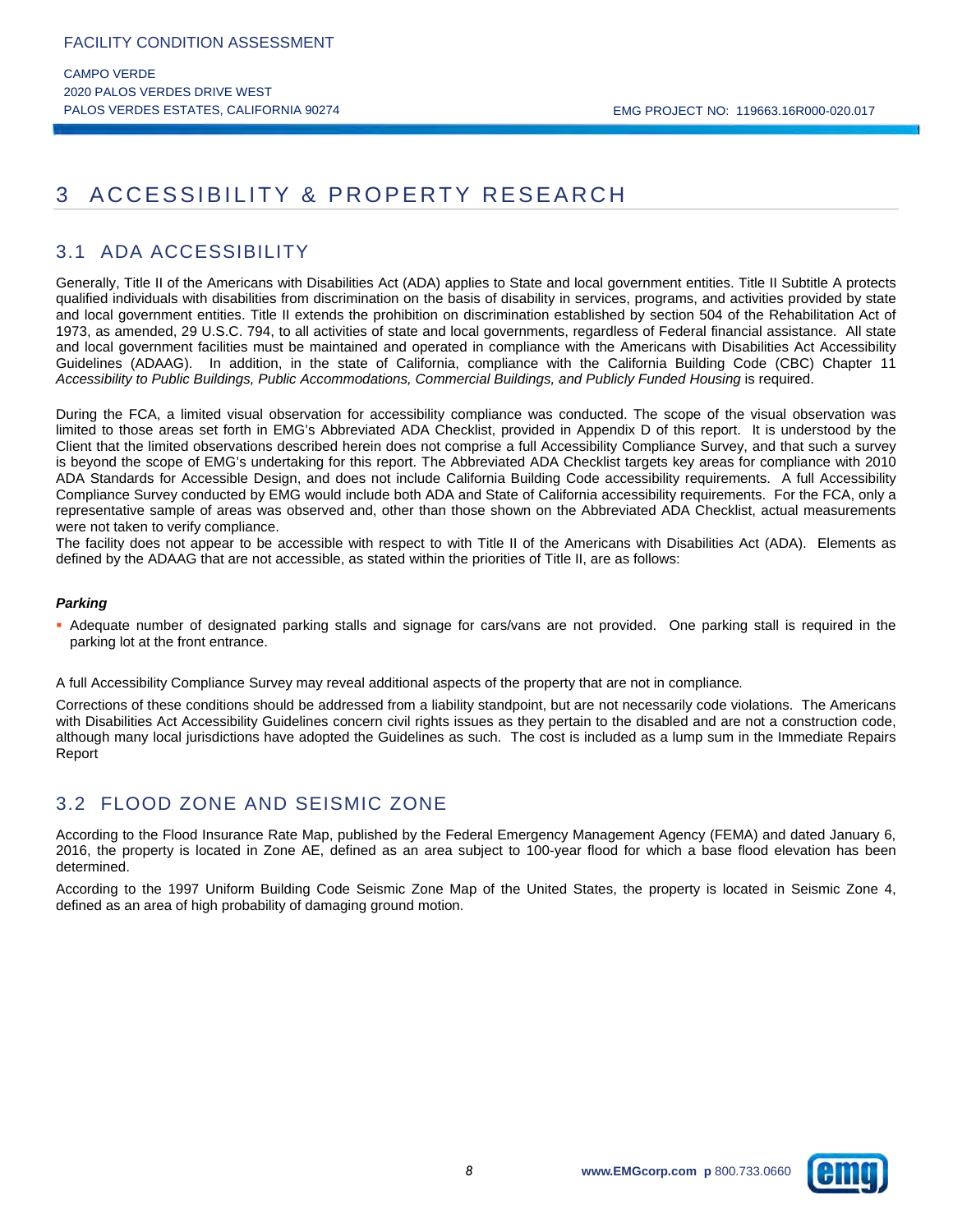## 4 EXISTING BUILDING ASSESSMENT

## 4.1 SPACE TYPES

The entire area is owned by the Palos Verdes Peninsula Unified School District. The property contains two baseball fields and a concession stand with restrooms.

## 4.2 INACCESSIBLE AREAS OR KEY SPACES NOT OBSERVED

The baseball fields and exterior vicinity of the property were observed in order to gain a clear understanding of the property's overall condition. However, the interiors of the concession stand, storage room, mechanical room and restrooms were not accessible.

A "down unit" or area is a term used to describe a unit or space that cannot be occupied due to poor conditions such as fire damage, water damage, missing equipment, damaged floor, wall or ceiling surfaces, or other significant deficiencies. There are no down units or areas..

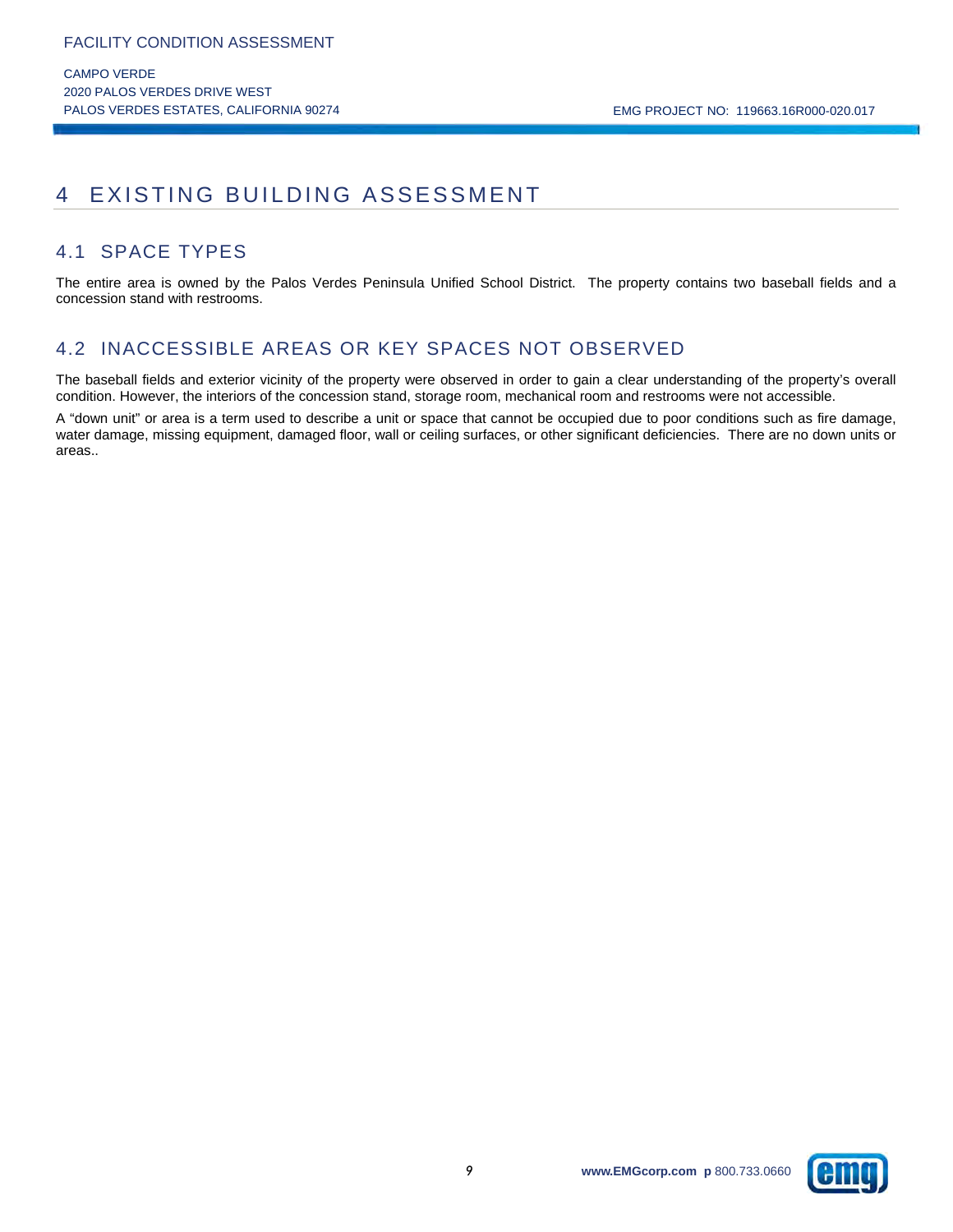## 5 SITE IMPROVEMENTS

## 5.1 UTILITIES

The following table identifies the utility suppliers and the condition and adequacy of the services.

| <b>SITE UTILITIES</b> |                                                |                                         |  |  |  |  |  |
|-----------------------|------------------------------------------------|-----------------------------------------|--|--|--|--|--|
| <b>UTILITY</b>        | <b>SUPPLIER</b>                                | <b>CONDITION AND</b><br><b>ADEQUACY</b> |  |  |  |  |  |
| Sanitary sewer        | Rancho Palos Verdes Department of Public Works | Good                                    |  |  |  |  |  |
| Storm sewer           | Rancho Palos Verdes Department of Public Works | Good                                    |  |  |  |  |  |
| Domestic water        | California Water Services                      | Good                                    |  |  |  |  |  |
| Electric service      | Southern California Edison                     | Good                                    |  |  |  |  |  |
| Natural gas service   | N/A                                            | $- -$                                   |  |  |  |  |  |

#### *Actions/Comments:*

 According to the POC, the utilities provided are adequate for the property. There are no unique, onsite utility systems such as emergency electrical generators, septic systems, water or waste water treatment plants, or propane gas tanks.

## 5.2 PARKING, PAVING, AND SIDEWALKS

| <b>ITEM</b>                   | <b>DESCRIPTION</b>      |
|-------------------------------|-------------------------|
| Main Ingress and Egress       | Palos Verdes Drive West |
| Access from                   | West                    |
| <b>Additional Entrances</b>   | N/A                     |
| <b>Additional Access from</b> | N/A                     |

| PAVING AND FLATWORK            |                                                              |                    |      |  |  |  |
|--------------------------------|--------------------------------------------------------------|--------------------|------|--|--|--|
| <b>ITEM</b>                    | <b>LAST WORK DONE</b><br><b>MATERIAL</b><br><b>CONDITION</b> |                    |      |  |  |  |
| <b>Entrance Driveway Apron</b> | Asphalt                                                      | More than 10 years | Fair |  |  |  |
| Parking Lot                    | Asphalt                                                      | More than 10 years | Fair |  |  |  |
| <b>Drive Aisles</b>            | Asphalt                                                      | More than 10 years | Fair |  |  |  |
| <b>Service Aisles</b>          | None                                                         | N/A                | --   |  |  |  |
| <b>Sidewalks</b>               | None                                                         | N/A                | --   |  |  |  |
| Curbs                          | None                                                         | N/A                | --   |  |  |  |
| <b>Site Stairs</b>             | None                                                         | N/A                | --   |  |  |  |
| <b>Pedestrian Ramps</b>        | None                                                         | N/A                | --   |  |  |  |

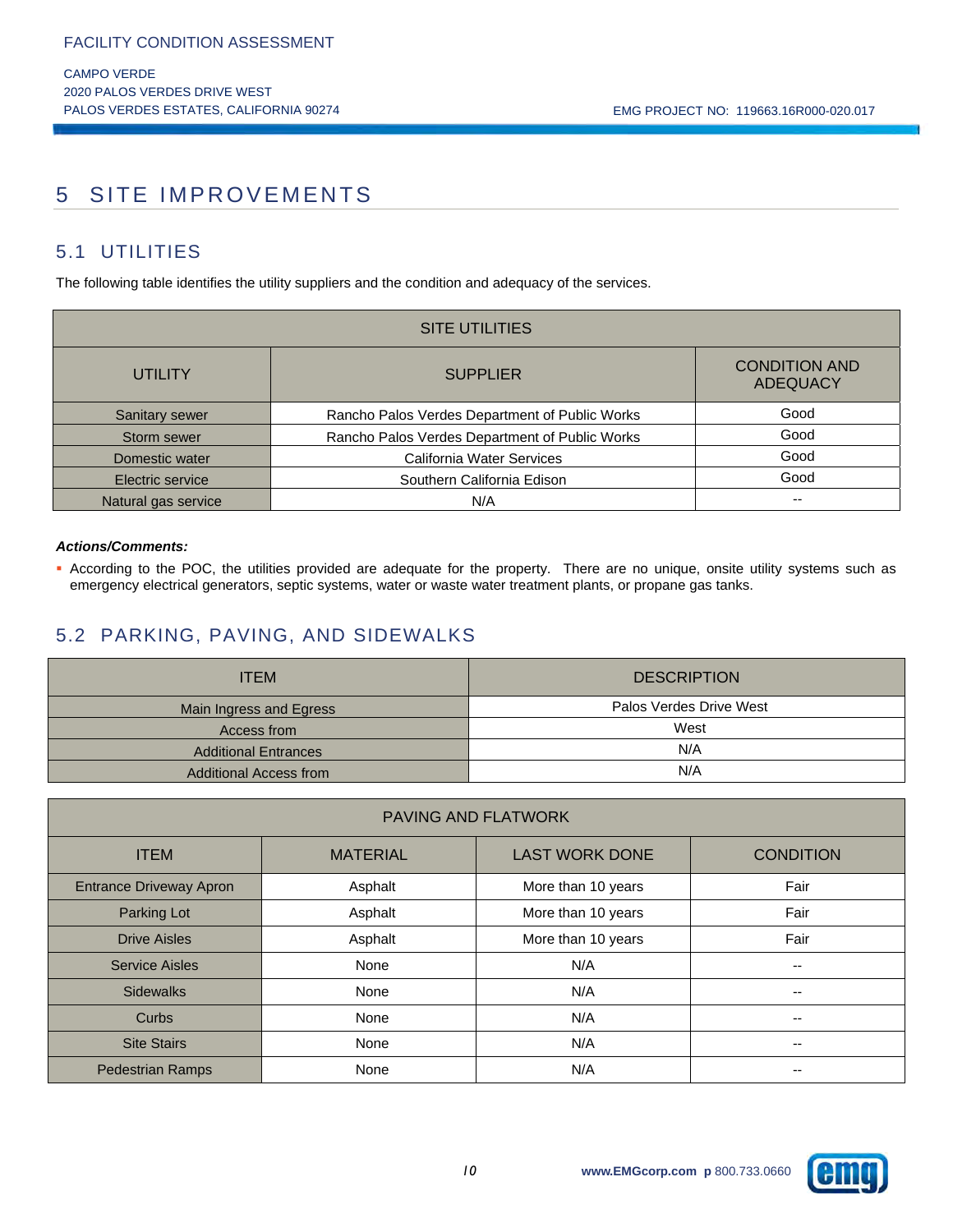#### CAMPO VERDE 2020 PALOS VERDES DRIVE WEST PALOS VERDES ESTATES, CALIFORNIA 90274 CHARLET NO: 119663.16R000-020.017

| <b>PARKING COUNT</b>                        |                |                                 |                                                                        |  |  |  |
|---------------------------------------------|----------------|---------------------------------|------------------------------------------------------------------------|--|--|--|
| <b>OPEN LOT</b>                             | <b>CARPORT</b> | <b>PRIVATE</b><br><b>GARAGE</b> | <b>FREESTANDING</b><br>SUBTERRANEAN GARAGE<br><b>PARKING STRUCTURE</b> |  |  |  |
| 17                                          | N/A            | N/A                             | N/A<br>N/A                                                             |  |  |  |
| <b>Total Number of ADA Compliant Spaces</b> |                |                                 | $\Omega$                                                               |  |  |  |
| Number of ADA Compliant Spaces for Vans     |                | $\Omega$                        |                                                                        |  |  |  |
| <b>Total Parking Spaces</b>                 |                |                                 | $1:88$ sf                                                              |  |  |  |
| Parking Ratio (Spaces/Building Area)        |                | N/A                             |                                                                        |  |  |  |
| Method of Obtaining Parking Count           |                |                                 | Online                                                                 |  |  |  |

| <b>EXTERIOR STAIRS</b>                                                     |  |  |  |  |  |  |
|----------------------------------------------------------------------------|--|--|--|--|--|--|
| <b>CONDITION</b><br><b>LOCATION</b><br><b>HANDRAILS</b><br><b>MATERIAL</b> |  |  |  |  |  |  |
| Good<br>Exterior<br>Concrete stairs<br>None                                |  |  |  |  |  |  |

#### *Anticipated Lifecycle Replacements:*

Asphalt seal and stripe

#### *Actions/Comments:*

 No significant actions are identified at the present time. On-going periodic maintenance is highly recommended. Future lifecycle replacements of the components listed above will be required

## 5.3 DRAINAGE SYSTEMS AND EROSION CONTROL

| DRAINAGE SYSTEM AND EROSION CONTROL |                       |                  |  |  |
|-------------------------------------|-----------------------|------------------|--|--|
| <b>SYSTEM</b>                       | <b>EXISTS AT SITE</b> | <b>CONDITION</b> |  |  |
| <b>Surface Flow</b>                 | $\boxtimes$           | Good             |  |  |
| <b>Inlets</b>                       | П                     | --               |  |  |
| <b>Swales</b>                       | Г                     | --               |  |  |
| Detention pond                      | Г                     | --               |  |  |
| Lagoons                             | Г                     | --               |  |  |
| Ponds                               | Г                     | --               |  |  |
| <b>Underground Piping</b>           | $\boxtimes$           | Good             |  |  |
| <b>Pits</b>                         | Г                     | --               |  |  |
| <b>Municipal System</b>             | $\boxtimes$           | Good             |  |  |
| Dry Well                            | $\boxtimes$           | --               |  |  |

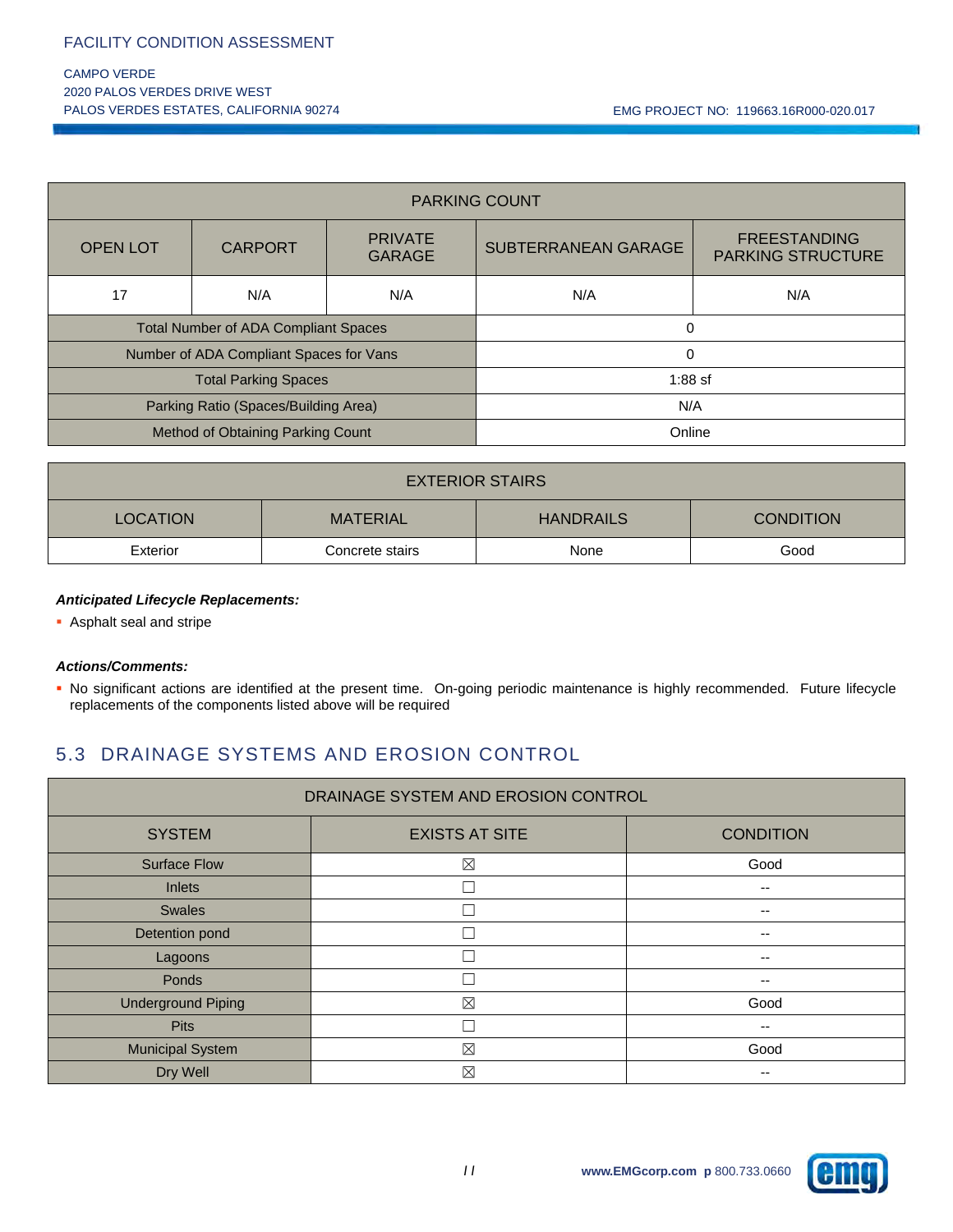#### *Anticipated Lifecycle Replacements:*

• No components of significance

#### *Actions/Comments:*

 There is no evidence of storm water runoff from adjacent properties. The storm water system appears to provide adequate runoff capacity. There is no evidence of major ponding or erosion.

## 5.4 TOPOGRAPHY AND LANDSCAPING

| <b>ITEM</b>                  | <b>DESCRIPTION</b>         |       |                    |                 |                                             |                            |             |
|------------------------------|----------------------------|-------|--------------------|-----------------|---------------------------------------------|----------------------------|-------------|
| Site Topography              | The area is generally flat |       |                    |                 |                                             |                            |             |
| Landscaping                  | <b>Trees</b>               | Grass | <b>Flower Beds</b> | <b>Planters</b> | <b>Drought</b><br>Tolerant<br><b>Plants</b> | Decorative<br><b>Stone</b> | <b>None</b> |
|                              | $\boxtimes$                | ⊠     |                    |                 |                                             |                            |             |
| <b>Landscaping Condition</b> |                            | Fair  |                    |                 |                                             |                            |             |
|                              | Automatic Underground      |       | <b>Drip</b>        |                 | <b>Hand Watering</b>                        |                            | <b>None</b> |
| Irrigation                   | $\boxtimes$                |       |                    |                 |                                             |                            |             |
| <b>Irrigation Condition</b>  |                            | Fair  |                    |                 |                                             |                            |             |

| <b>RETAINING WALLS</b>                       |  |  |  |  |  |
|----------------------------------------------|--|--|--|--|--|
| <b>CONDITION</b><br>TYPE.<br><b>LOCATION</b> |  |  |  |  |  |
| CMU<br>Good<br>Adjacent to restroom building |  |  |  |  |  |

#### *Anticipated Lifecycle Replacements:*

**Inductation controls and valves** 

#### *Actions/Comments:*

• The topography and adjacent uses do not appear to present conditions detrimental to the property. There are no significant areas of erosion.

## 5.5 GENERAL SITE IMPROVEMENTS

| <b>PROPERTY SIGNAGE</b>   |      |  |  |
|---------------------------|------|--|--|
| <b>Property Signage</b>   | None |  |  |
| Street Address Displayed? | N/A  |  |  |

| SITE AND BUILDING LIGHTING |                       |                          |  |  |  |
|----------------------------|-----------------------|--------------------------|--|--|--|
| Site Lighting              | <b>Ground Mounted</b> | Parking Lot Pole<br>Type |  |  |  |
|                            | ⊠                     |                          |  |  |  |

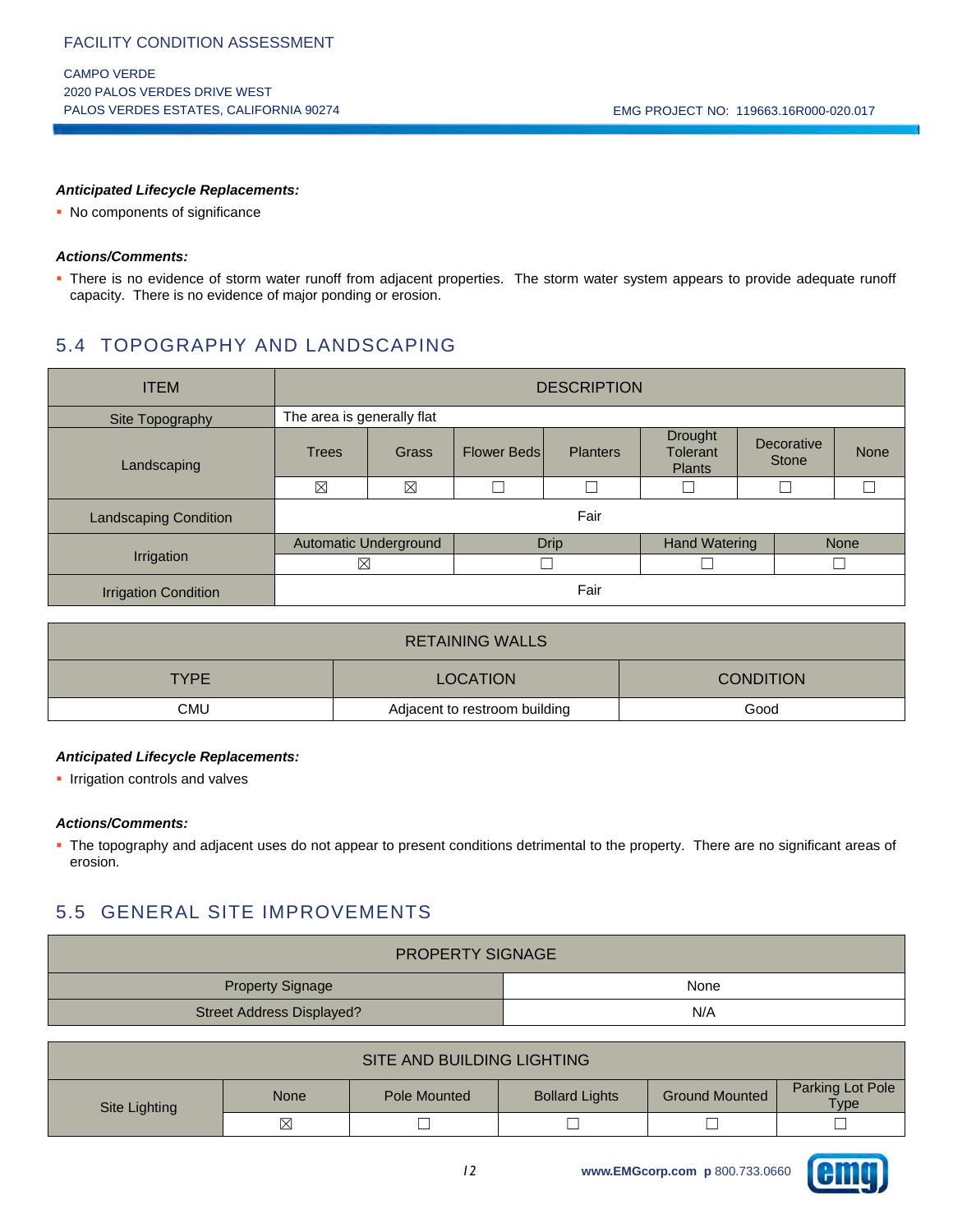#### CAMPO VERDE 2020 PALOS VERDES DRIVE WEST PALOS VERDES ESTATES, CALIFORNIA 90274 CHARLET NO: 119663.16R000-020.017

| SITE AND BUILDING LIGHTING |                                               |                     |  |                        |  |
|----------------------------|-----------------------------------------------|---------------------|--|------------------------|--|
|                            | N/A<br><b>Overall Site Lighting Condition</b> |                     |  |                        |  |
|                            | <b>None</b>                                   | <b>Wall Mounted</b> |  | <b>Recessed Soffit</b> |  |
| <b>Building Lighting</b>   |                                               | $\boxtimes$         |  |                        |  |
|                            | <b>Overall Building Lighting Condition</b>    |                     |  | Good                   |  |

| <b>SITE FENCING</b>                                      |  |  |  |  |  |
|----------------------------------------------------------|--|--|--|--|--|
| <b>LOCATION</b><br><b>CONDITION</b><br><b>TYPE</b>       |  |  |  |  |  |
| Perimeter of Site<br>Good<br>Chain link with metal posts |  |  |  |  |  |

| <b>REFUSE DISPOSAL</b>                            |                 |                  |     |             |                  |
|---------------------------------------------------|-----------------|------------------|-----|-------------|------------------|
| Refuse Disposal<br>Trash receptacles and dumpster |                 |                  |     |             |                  |
| <b>DUMPSTER</b><br><b>LOCATIONS</b>               | <b>MOUNTING</b> | <b>ENCLOSURE</b> |     | CONTRACTED? | <b>CONDITION</b> |
| South of Parking area                             | Concrete pad    |                  | Yes | Yes         | Good             |

| <b>OTHER SITE AMENITIES</b>                               |                     |                    |      |  |  |  |  |
|-----------------------------------------------------------|---------------------|--------------------|------|--|--|--|--|
| <b>DESCRIPTION</b><br><b>LOCATION</b><br><b>CONDITION</b> |                     |                    |      |  |  |  |  |
| <b>Baseball Fields</b>                                    | Lawn                | North and south    | Good |  |  |  |  |
| <b>Backstops</b>                                          | Chain link          | Behind home plate  | Good |  |  |  |  |
| <b>Bleachers</b>                                          | <b>Aluminum</b>     | Behind backstop    | Fair |  |  |  |  |
| <b>Batting cages</b>                                      | Chain link surround | Adjacent to fields | Fair |  |  |  |  |
| Scoreboard                                                | Electronic/Wood     | Left field fence   | Good |  |  |  |  |

Some amenities at Campo Verde are maintained by the tenant.

#### *Anticipated Lifecycle Replacements:*

- **Signage**
- **Bleachers**
- Wall light

#### *Actions/Comments:*

 The property currently lacks adequate identification signage. The lack of adequate signage may impede the timely arrival of emergency services personnel and equipment. New identification signage must be installed.

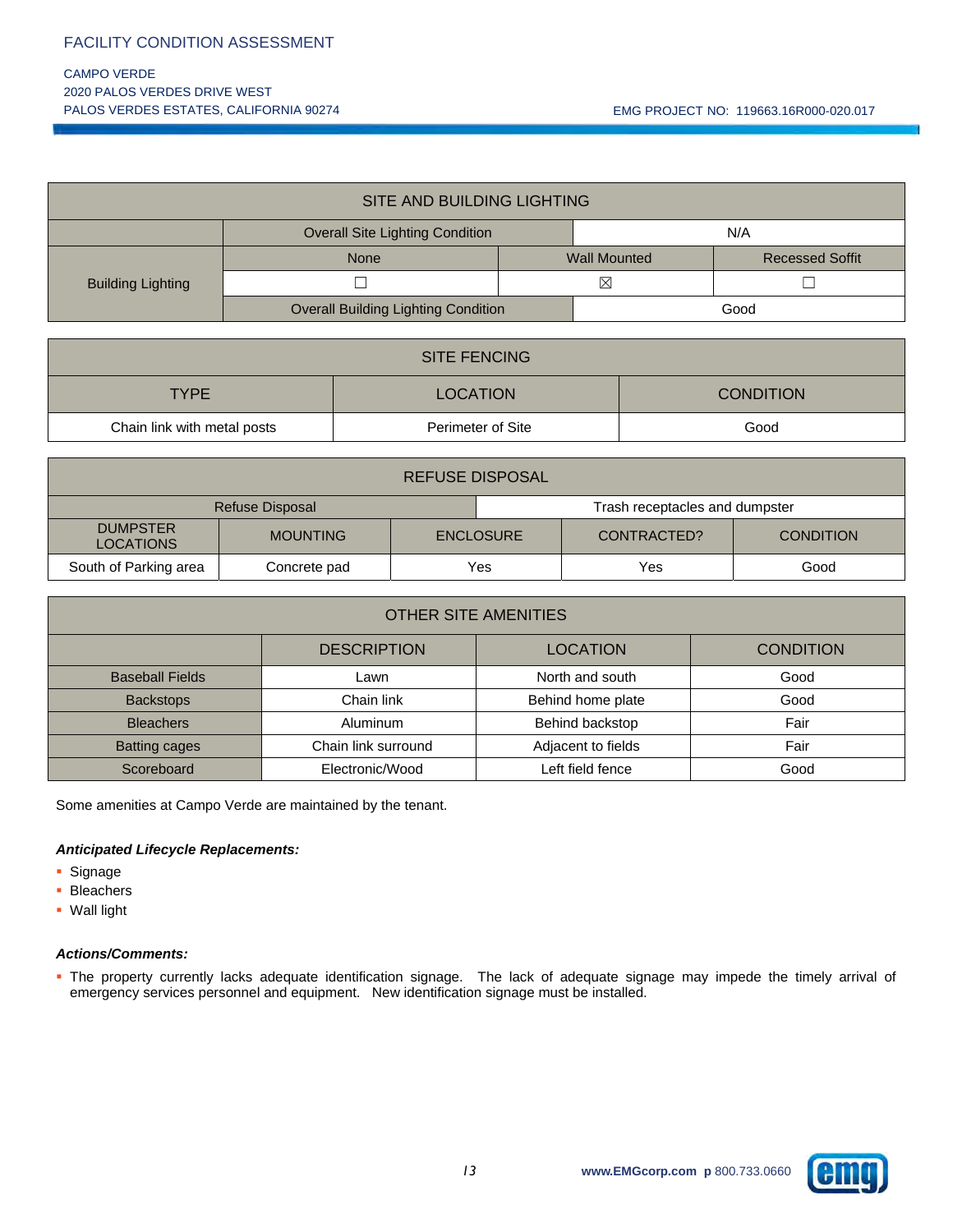## 6 BUILDING ARCHITECTURAL AND STRUCTURAL SYSTEMS

## 6.1 FOUNDATIONS

| <b>BUILDING FOUNDATION</b>                                      |                  |      |  |  |  |
|-----------------------------------------------------------------|------------------|------|--|--|--|
| <b>ITEM</b>                                                     | <b>CONDITION</b> |      |  |  |  |
| PERMANENT STRUCTURES                                            |                  |      |  |  |  |
| Concrete slab on grade with perimeter<br>Foundation<br>footings |                  | Fair |  |  |  |
| <b>Basement and Crawl Space</b>                                 | --               |      |  |  |  |

#### *Anticipated Lifecycle Replacement***:**

• No components of significance

#### *Actions/Comments:*

 The foundation systems are concealed. There are no significant signs of settlement, deflection, or movement. There is no evidence of movement or water infiltration.

## 6.2 SUPERSTRUCTURE

| <b>BUILDING SUPERSTRUCTURE</b>    |                               |                          |  |  |  |
|-----------------------------------|-------------------------------|--------------------------|--|--|--|
| <b>ITEM</b><br><b>DESCRIPTION</b> |                               | <b>CONDITION</b>         |  |  |  |
| <b>PERMANENT STRUCTURES</b>       |                               |                          |  |  |  |
| Framing / Load-Bearing Walls      | Masonry walls                 | Good                     |  |  |  |
| <b>Ground Floor</b>               | Concrete slab                 | Good                     |  |  |  |
| <b>Upper Floor Framing</b>        | N/A                           | $\overline{\phantom{a}}$ |  |  |  |
| <b>Upper Floor Decking</b>        | N/A                           | --                       |  |  |  |
| Roof Framing                      | Wood joists, purlins, rafters | Fair                     |  |  |  |
| Roof Decking                      | Plywood or OSB                | Fair                     |  |  |  |

#### *Anticipated Lifecycle Replacements:*

• No components of significance

#### *Actions/Comments:*

 The superstructure is concealed. Walls and floors appear to be plumb, level, and stable. There are no significant signs of deflection or movement.

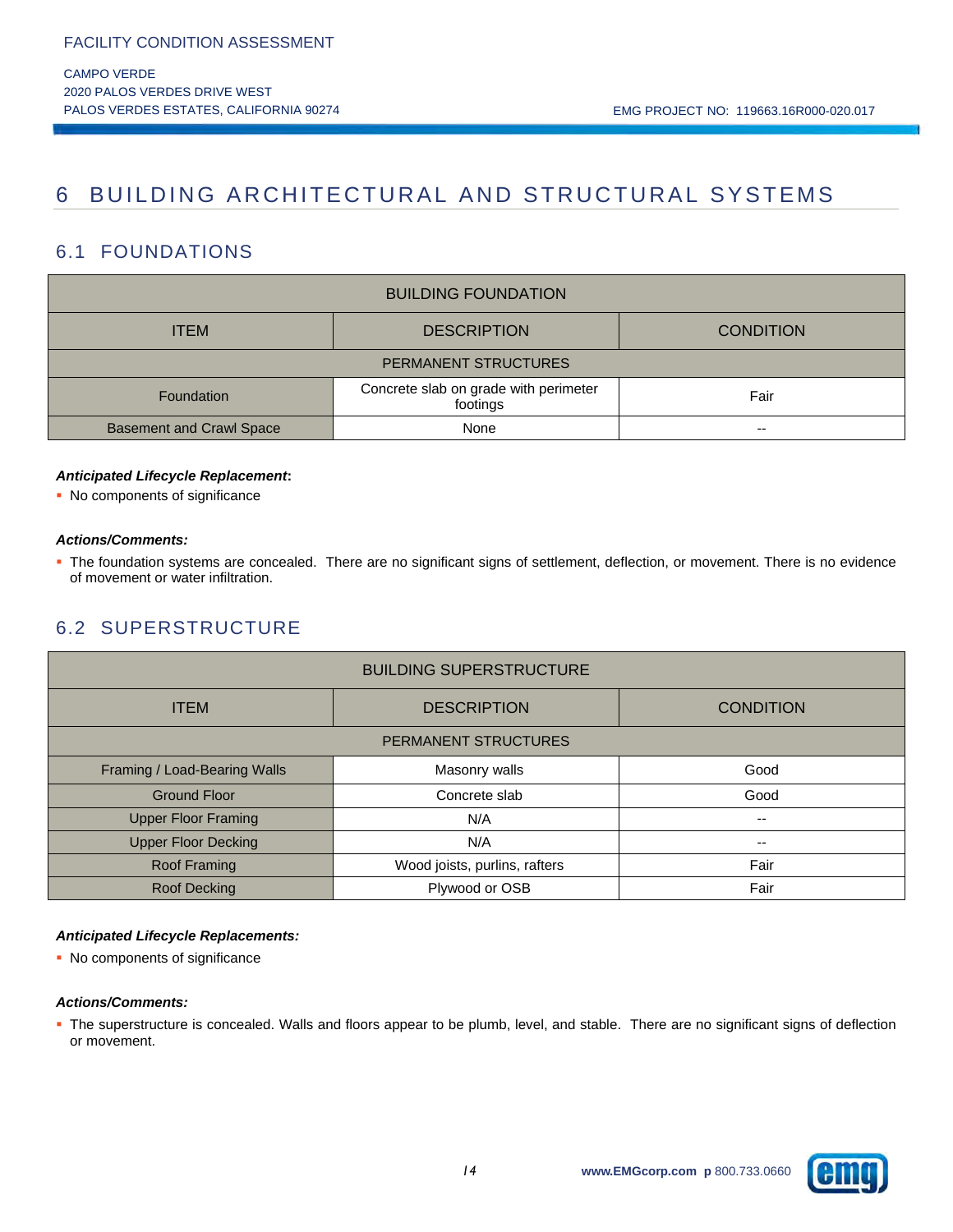## 6.3 ROOFING

| <b>PRIMARY ROOF</b>         |                      |                       |                         |  |  |  |
|-----------------------------|----------------------|-----------------------|-------------------------|--|--|--|
| Type / Geometry             | Gabled               | Finish                | Concrete/clay tiles     |  |  |  |
| Maintenance                 | In-house staff       | Roof Age              | Unknown                 |  |  |  |
| Flashing                    | None                 | Warranties            | <b>Unknown</b>          |  |  |  |
| <b>Parapet Copings</b>      | NA; no parapet walls | <b>Roof Drains</b>    | Edge drainage to ground |  |  |  |
| Fascia                      | Wood                 | Insulation            | Could not be determined |  |  |  |
| <b>Soffits</b>              | None                 | <b>Skylights</b>      | Yes                     |  |  |  |
| <b>Attics</b>               | No.                  | Ponding               | No.                     |  |  |  |
| <b>Ventilation Source-1</b> | Power vents          | <b>Leaks Observed</b> | No                      |  |  |  |
| <b>Ventilation Source-2</b> |                      | <b>Roof Condition</b> | Fair                    |  |  |  |

#### *Anticipated Lifecycle Replacements:*

**Skylights** 

#### *Actions/Comments:*

The roof finishes appear to be more than 10 years old. Information regarding roof warranties or bonds was not available.

- There is no evidence of active roof leaks.
- There is no evidence of roof deck or insulation deterioration. The roof substrate and insulation should be inspected during any future roof repair or replacement work

## 6.4 EXTERIOR WALLS

| <b>BUILDING EXTERIOR WALLS</b> |                  |       |  |  |  |
|--------------------------------|------------------|-------|--|--|--|
| <b>TYPE</b>                    | <b>CONDITION</b> |       |  |  |  |
| PERMANENT STRUCTURES           |                  |       |  |  |  |
| <b>Primary Finish</b>          | CMU/Masonry      | Good  |  |  |  |
| N/A<br>Secondary Finish        |                  | $- -$ |  |  |  |
| Accented with                  | Wood trim        | Fair  |  |  |  |
| <b>Soffits</b>                 | Not Applicable   | $- -$ |  |  |  |

#### *Anticipated Lifecycle Replacements:*

**Exterior paint (wood trim and doors)** 

#### *Actions/Comments:*

 No significant actions are identified at the present time. On-going periodic maintenance is highly recommended. Future lifecycle replacements of the component listed above will be required

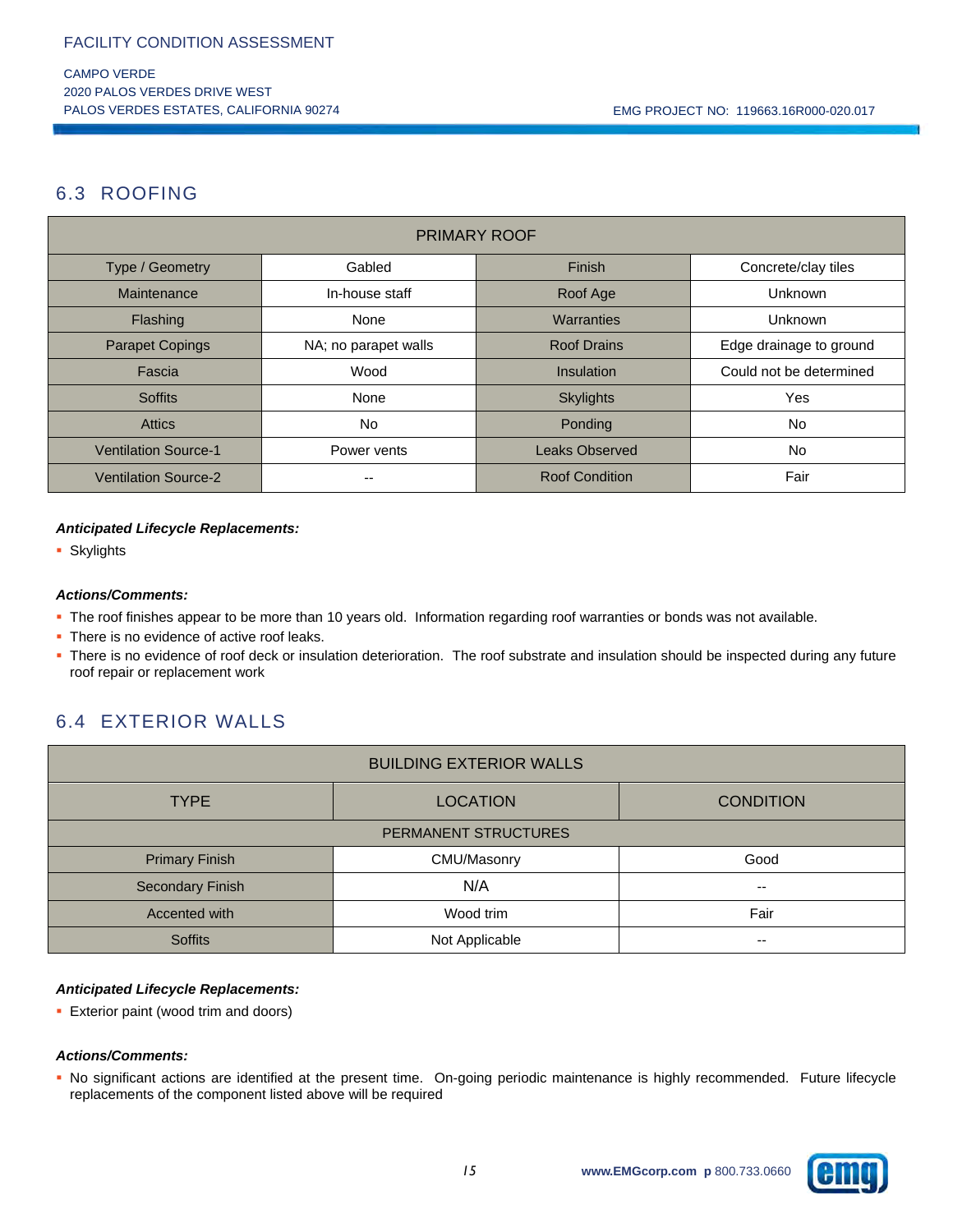## 6.5 EXTERIOR AND INTERIOR STAIRS AND RAMPS

Not applicable. There are no exterior or interior stairs.

## 6.6 EXTERIOR WINDOWS AND DOORS

| <b>BUILDING WINDOWS</b>                                                                                |             |                          |   |      |  |
|--------------------------------------------------------------------------------------------------------|-------------|--------------------------|---|------|--|
| <b>WINDOW FRAMING</b><br><b>WINDOW SCREEN</b><br><b>GLAZING</b><br><b>LOCATION</b><br><b>CONDITION</b> |             |                          |   |      |  |
| Mortar                                                                                                 | Glass Block | <b>Restroom Building</b> |   | Good |  |
| Aluminum Storefront                                                                                    | Screen only | Service counter          | ⊠ | Poor |  |

| <b>BUILDING DOORS</b>                            |                     |      |  |  |  |
|--------------------------------------------------|---------------------|------|--|--|--|
| <b>CONDITION</b><br><b>CATEGORY</b><br>DOOR TYPE |                     |      |  |  |  |
| <b>Main Entrance Doors</b>                       | <b>Hollow Metal</b> | Good |  |  |  |
| <b>Secondary Entrance Doors</b><br>Metal, hollow |                     | Good |  |  |  |
| <b>Service Doors</b>                             | None                | --   |  |  |  |
| <b>Overhead Doors</b>                            | Aluminum            | Fair |  |  |  |

#### *Anticipated Lifecycle Replacements:*

**• Overhead door** 

#### *Actions/Comments:*

- The screens at the service counter are frayed and loose. These must be replaced for functionality and appearance purposes.
- On-going periodic maintenance is highly recommended. Future lifecycle replacements of the component listed above will be required

## 6.7 PATIO, TERRACE, AND BALCONY

Not applicable. There are no patios, terraces, or balconies.

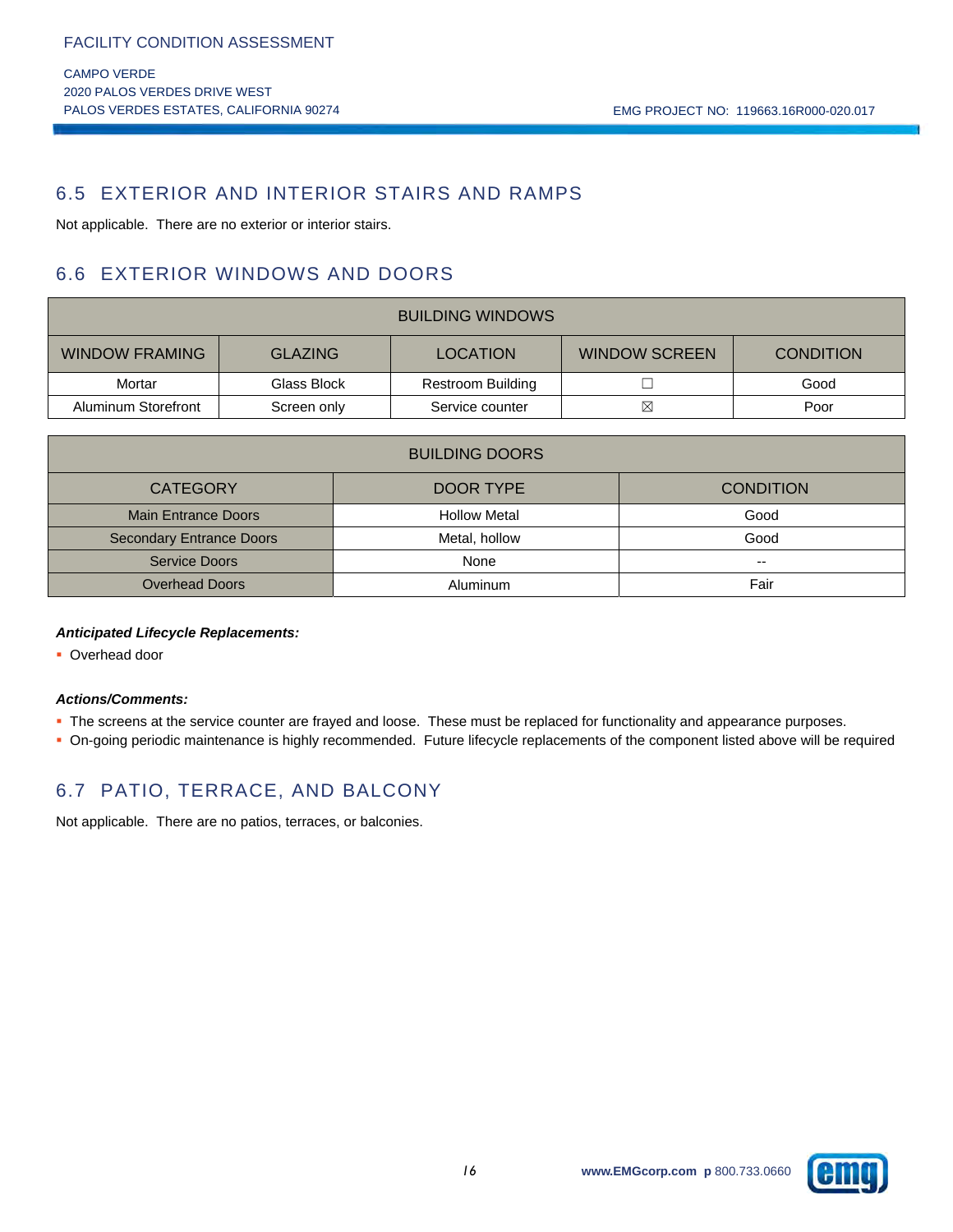## 7 BUILDING MECHANICAL AND PLUMBING SYSTEMS

## 7.1 BUILDING HEATING, VENTILATING, AND AIR CONDITIONING (HVAC)

HVAC system could not be verified, there was no access to the building interior however an exhaust fan vent was noted on the building's roof

## 7.2 BUILDING PLUMBING AND DOMESTIC HOT WATER

Plumbing system could not be verified, there was no access to the building interior.

## 7.3 BUILDING GAS DISTRIBUTION

Gas service is supplied from the gas main on the adjacent public street. The gas meter and regulator are located along the exterior walls of the fence. The gas distribution piping within the building is malleable steel (black iron).

#### *Anticipated Lifecycle Replacements:*

• No components of significance

#### *Actions/Comments:*

- The pressure and quantity of gas appear to be adequate.
- The gas meter and regulator appear to be functioning adequately and will require routine maintenance.
- Only limited observation of the gas distribution piping can be made due to hidden conditions.

## 7.4 BUILDING ELECTRICAL

| <b>BUILDING ELECTRICAL SYSTEMS</b>                  |                                                     |              |                           |  |  |  |
|-----------------------------------------------------|-----------------------------------------------------|--------------|---------------------------|--|--|--|
| <b>Electrical Lines</b>                             | Underground                                         | Transformer  | Pad-mounted               |  |  |  |
| <b>Main Service Size</b>                            | Undetermined                                        | <b>Volts</b> | 120/208 Volt, three-phase |  |  |  |
| Meter and Panel Location                            | Electrical room (south side of<br>building)         | Copper       |                           |  |  |  |
| Conduit                                             | Step-Down Transformers?<br>Metallic<br>Undetermined |              |                           |  |  |  |
| Security / Surveillance System?                     | <b>Building Intercom System?</b><br>Yes<br>No.      |              |                           |  |  |  |
| <b>Lighting Fixtures</b>                            |                                                     | $T-8$        |                           |  |  |  |
| <b>Main Distribution Condition</b>                  | Good                                                |              |                           |  |  |  |
| Secondary Panel and<br><b>Transformer Condition</b> | Good                                                |              |                           |  |  |  |
| <b>Lighting Condition</b>                           |                                                     | Good         |                           |  |  |  |

| <b>BUILDING EMERGENCY SYSTEM</b>                     |                     |                             |  |  |  |  |  |
|------------------------------------------------------|---------------------|-----------------------------|--|--|--|--|--|
| <b>Size</b>                                          | N/A<br>Fuel<br>None |                             |  |  |  |  |  |
| Generator / UPS Serves                               | N/A                 | N/A<br><b>Tank Location</b> |  |  |  |  |  |
| N/A<br>Tank Type<br><b>Testing Frequency</b><br>None |                     |                             |  |  |  |  |  |

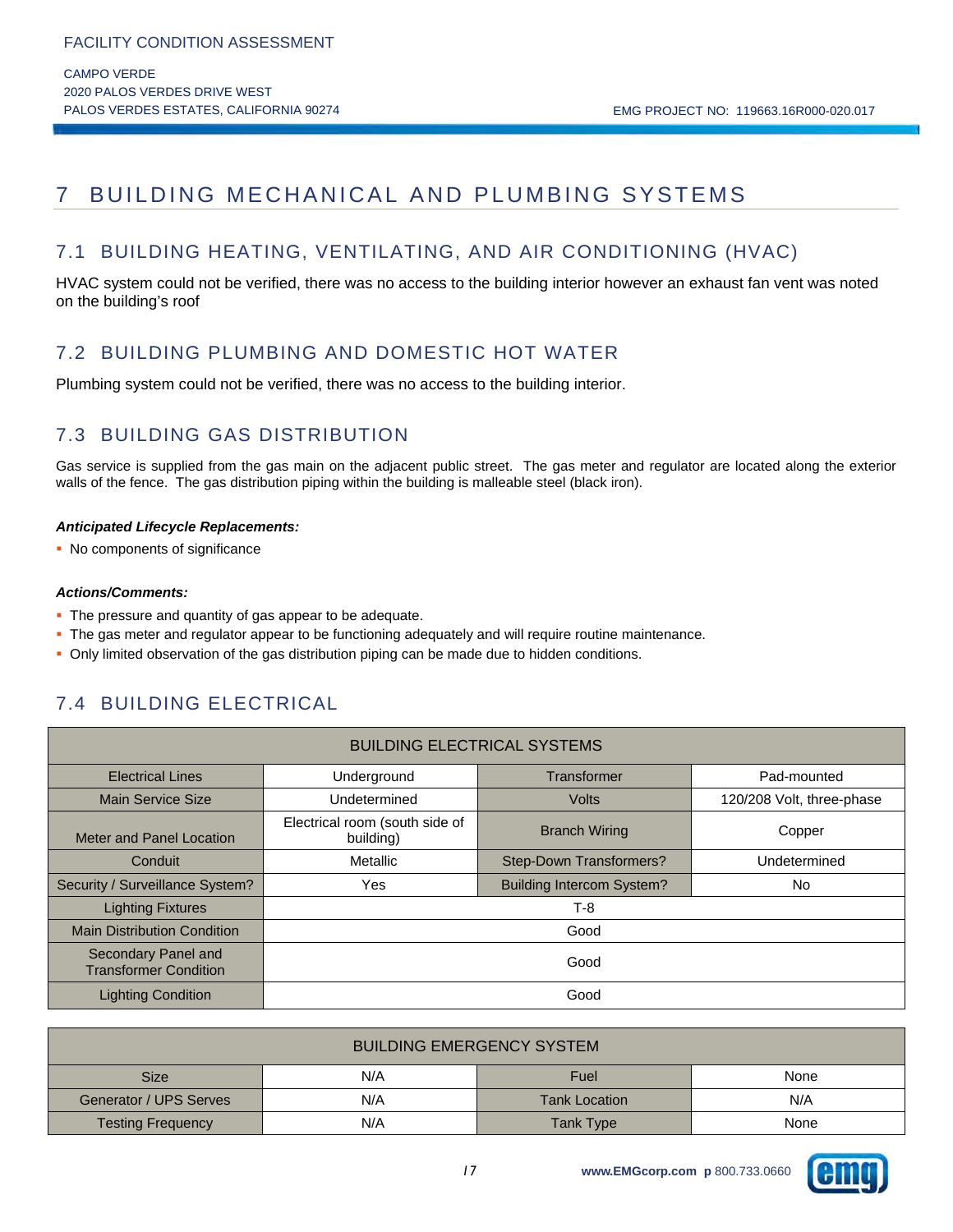CAMPO VERDE 2020 PALOS VERDES DRIVE WEST

#### BUILDING EMERGENCY SYSTEM

Generator / UPS Condition --

#### *Anticipated Lifecycle Replacements:*

**Interior light fixtures** 

#### *Actions/Comments:*

- The onsite electrical systems up to the meters are owned and maintained by the respective utility company.
- The electrical service and capacity appear to be adequate for the property's demands.

## 7.5 BUILDING ELEVATORS AND CONVEYING SYSTEMS

Not applicable. There are no elevators or conveying systems

## 7.6 FIRE PROTECTION AND SECURITY SYSTEMS

Not applicable, there are not fire protections and security systems at the property

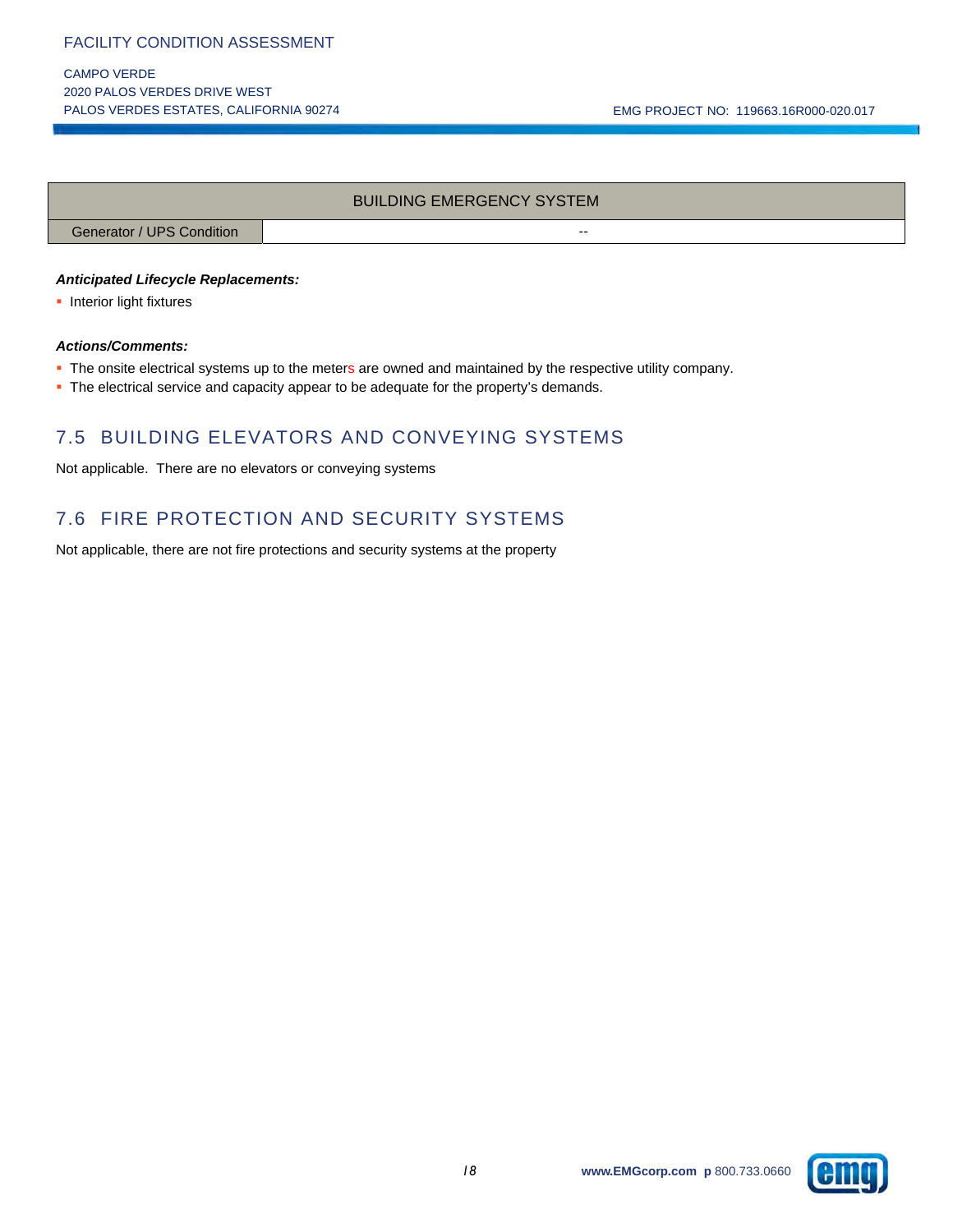## 8 INTERIOR SPACES

## 8.1 INTERIOR FINISHES

The facility comprises two baseball fields and restrooms with a concession stand. There was no access to the building interior, so the interior finishes could not be determined.

#### *Anticipated Lifecycle Replacements:*

• Interior painting

#### *Actions/Comments:*

- The interior areas to have been renovated within the last five years.
- No significant actions are identified at the present time. On-going periodic maintenance is highly recommended. Future lifecycle replacements of the component listed above will be required

## 8.2 FURNITURE, FIXTURES AND EQUIPMENT (FF&E)

There are concrete picnic tables with benches and umbrellas to the west of the concession stand. These are owned and maintained by the tenant and not part of the scope.

## 8.3 COMMERCIAL KITCHEN & LAUNDRY EQUIPMENT

Commercial kitchen equipment could not be verified, there was no access to the building interior.

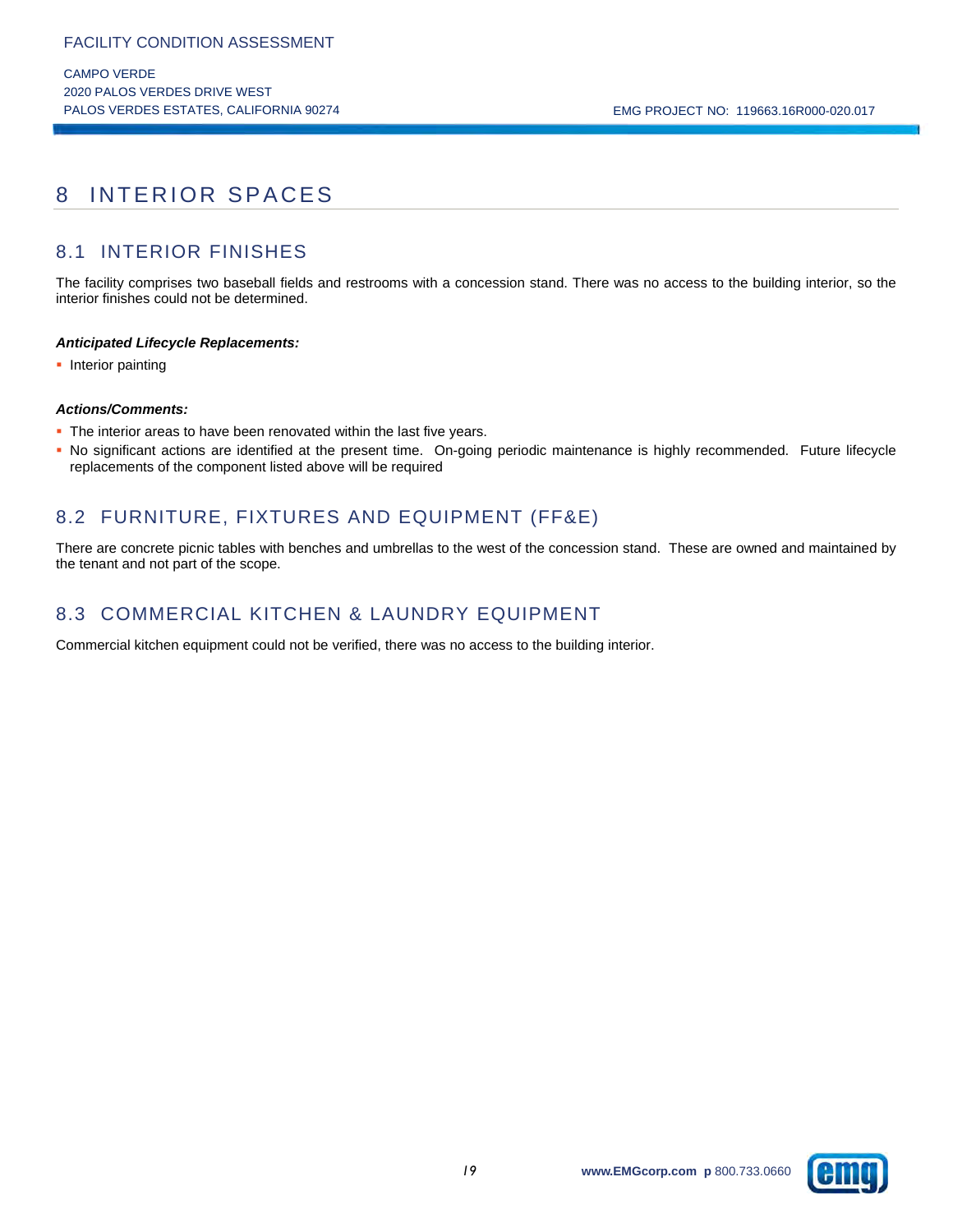## 9 OTHER STRUCTURES

A storage shed structure is located adjacent to the restroom building. The storage shed a pre-manufactured wood structure set on a concrete slab.

#### *Anticipated Lifecycle Replacements:*

• No components of significance

#### *Actions/Comments:*

No significant actions are identified at the present time. On-going periodic maintenance is highly recommended.

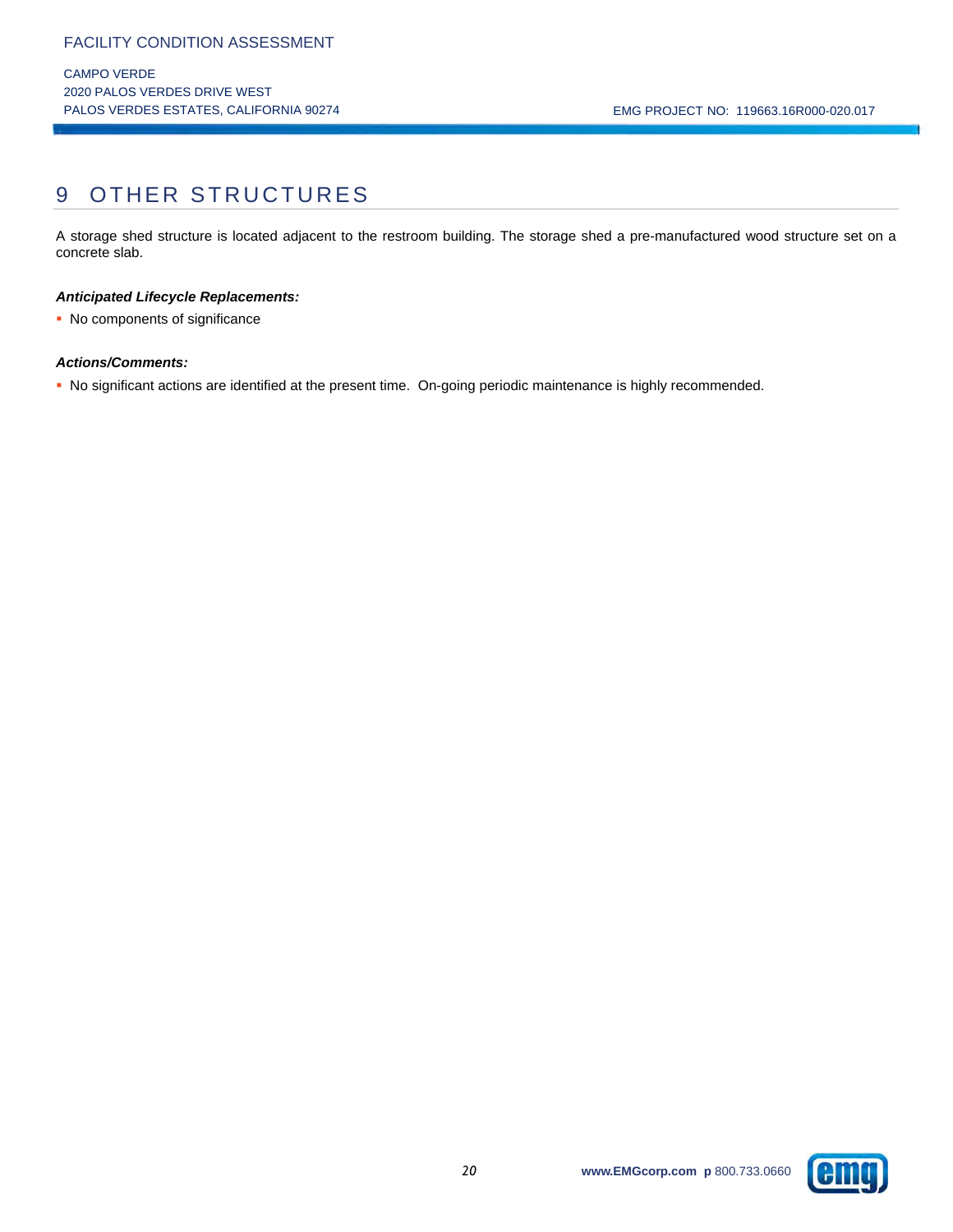## 10 CERTIFICATION

DLR Group retained EMG to perform this Facility Condition Assessment in connection with its Facilities Master Planning Project for the Palos Verdes Peninsula Unified School District at Campo Verde, 2020 Palos Verdes Drive West, Palos Verdes Estates, California the "Property". It is our understanding that the primary interest of DLR Group is to locate and evaluate materials and building system defects that might significantly affect the value of the property and to determine if the present Property has conditions that will have a significant impact on its continued operations.

The conclusions and recommendations presented in this report are based on the brief review of the plans and records made available to our Project Manager during the site visit, interviews of available property management personnel and maintenance contractors familiar with the Property, appropriate inquiry of municipal authorities, our Project Manager's walk-through observations during the site visit, and our experience with similar properties.

No testing, exploratory probing, dismantling or operating of equipment or in depth studies were performed unless specifically required under Section 2 of this report. This assessment did not include engineering calculations to determine the adequacy of the Property's original design or existing systems. Although walk-through observations were performed, not all areas were observed (See Section 4.2 for areas observed). There may be defects in the Property, which were in areas not observed or readily accessible, may not have been visible, or were not disclosed by management personnel when questioned. The report describes property conditions at the time that the observations and research were conducted.

This report has been prepared on behalf of and exclusively for the use of DLR Group for the purpose stated within Section 2 of this report. The report, or any excerpt thereof, shall not be used by any party other than DLR Group or for any other purpose than that specifically stated in our agreement or within Section 2 of this report without the express written consent of EMG.

Any reuse or distribution of this report without such consent shall be at DLR Group and the recipient's sole risk, without liability to EMG.

**Prepared by:** Henry Kimber, MSPM Project Manager

**Reviewed by:** 

Mark Surdam, RA Program Manager msurdam@emgcorp.com 800.733.0660 x6251

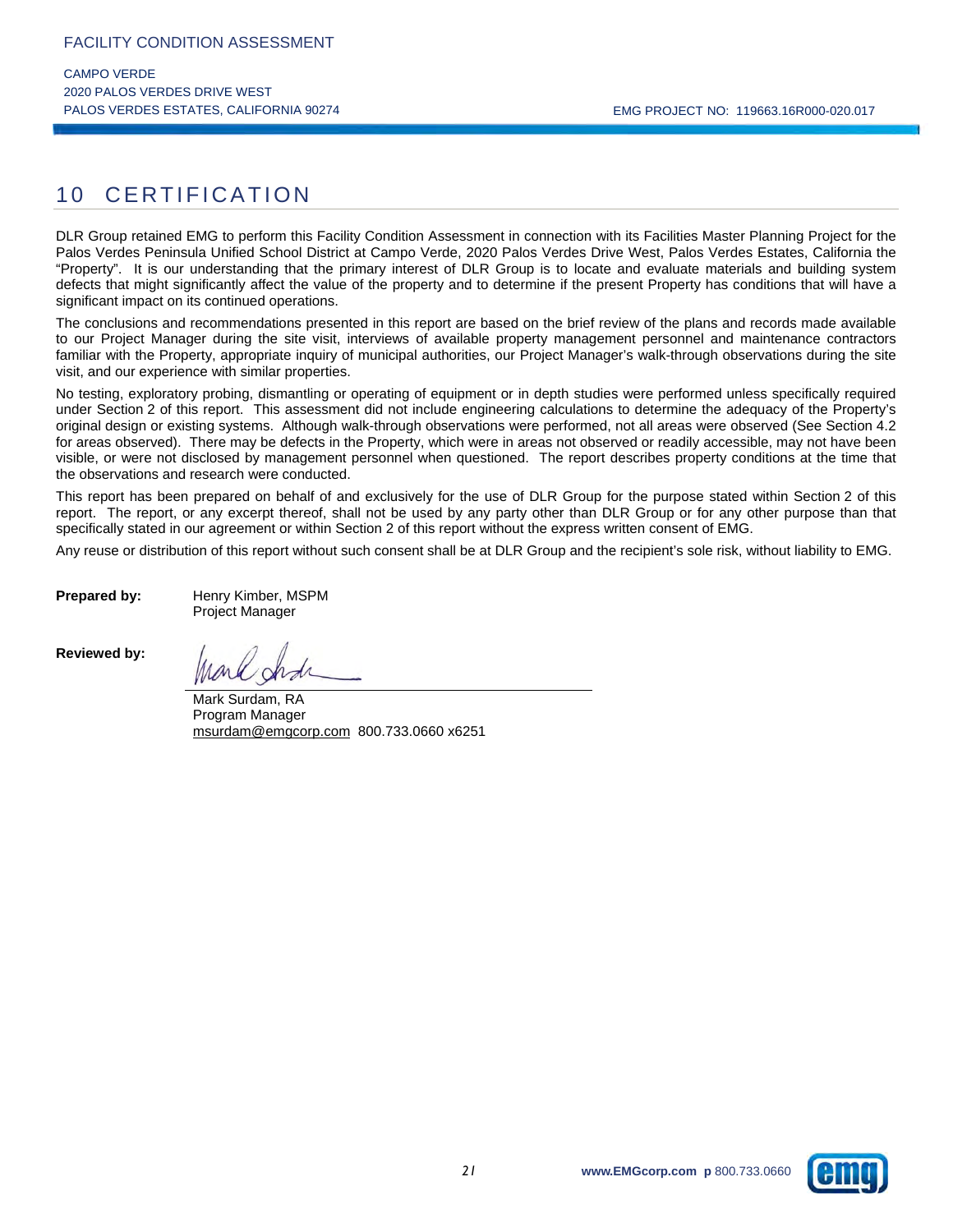PALOS VERDES ESTATES, CALIFORNIA 90274 CHARLET NO: 119663.16R000-020.017

## 11 APPENDICES

APPENDIX A: PHOTOGRAPHIC RECORD APPENDIX B: SITE PLAN APPENDIX C: SUPPORTING DOCUMENTATION APPENDIX D: EMG ABBREVIATED ADA CHECKLIST APPENDIX E: PRE-SURVEY QUESTIONNAIRE

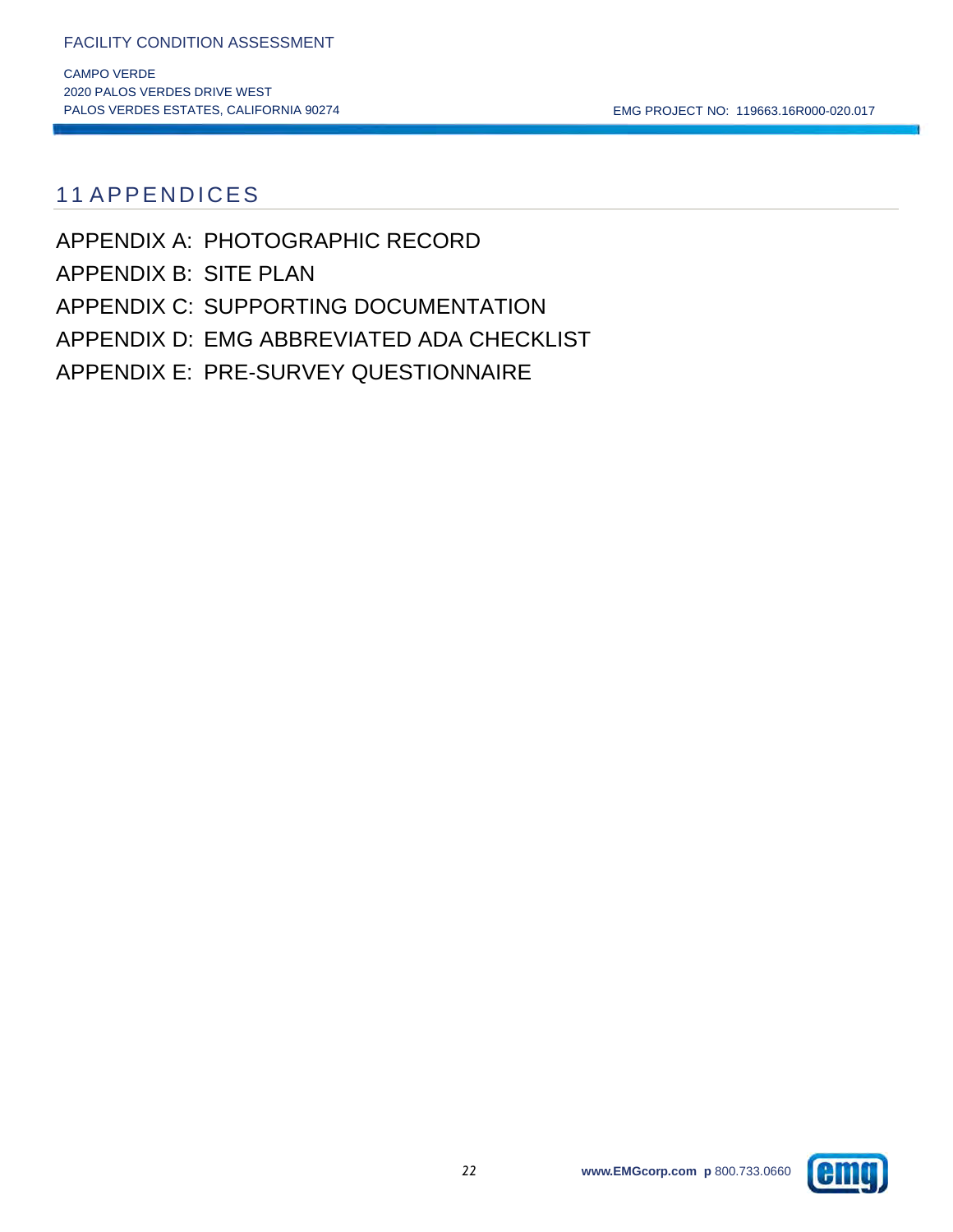CAMPO VERDE 2020 PALOS VERDES DRIVE WEST

# **APPENDIX A: PHOTOGRAPHIC RECORD**

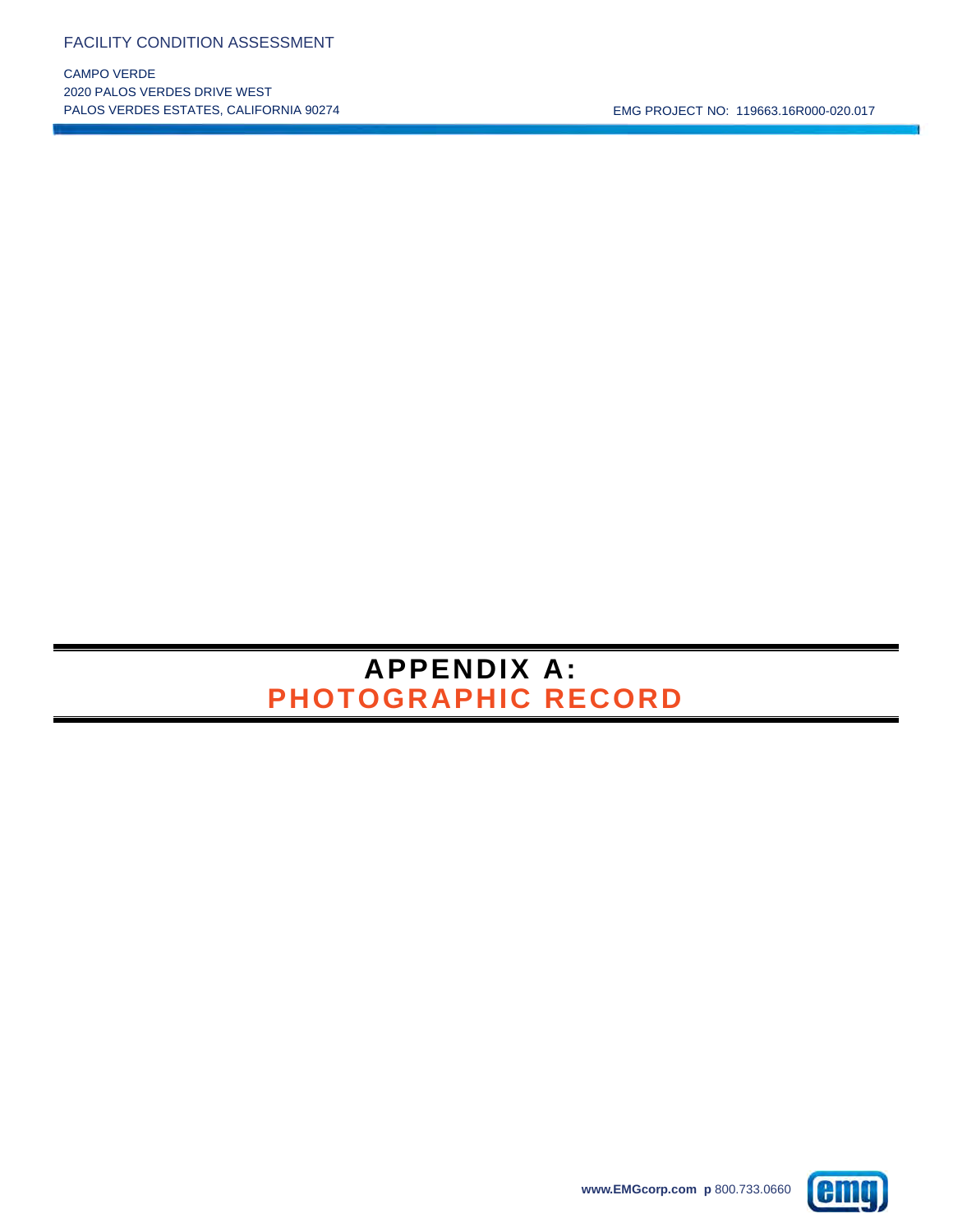## PHOTOGRAPHIC RECORD

j

#### CAMPO VERDE 2020 PALOS VERDES DRIVE WEST PALOS VERDES ESTATES, CALIFORNIA 90274 **EMG PROJECT NO: 119663.16R000-020.017**



Photo<br>#1: Front view of main building example and the Photo



- Photo<br>#3:
- Partial side view and rear elevation Photo<br>#4:



Photo<br>#5: Asphalt pavement<br>
#6:



- 
- Side view of main building





Side view of main building



Parking lot

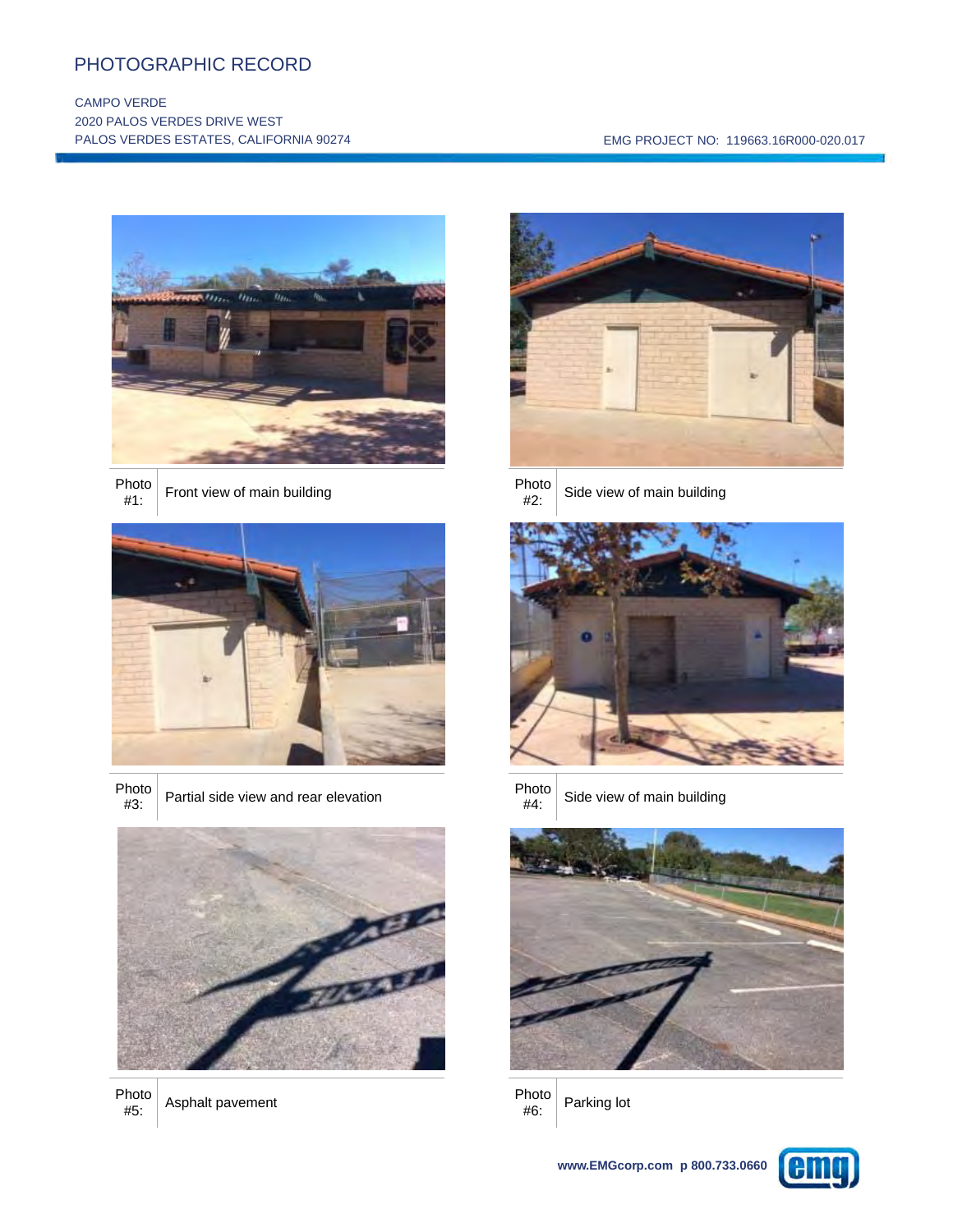## PHOTOGRAPHIC RECORD

j

#### CAMPO VERDE 2020 PALOS VERDES DRIVE WEST PALOS VERDES ESTATES, CALIFORNIA 90274 **EMG PROJECT NO: 119663.16R000-020.017**



Photo<br>#7: Partial view of roofing example and the photo photo  $\#8$ :



Photo<br>#9: extended door and the photo photo and the Photo  $\#10$ :



Photo<br>#11: #11: Window Photo



Partial view roofing





Exterior veneer brick wall





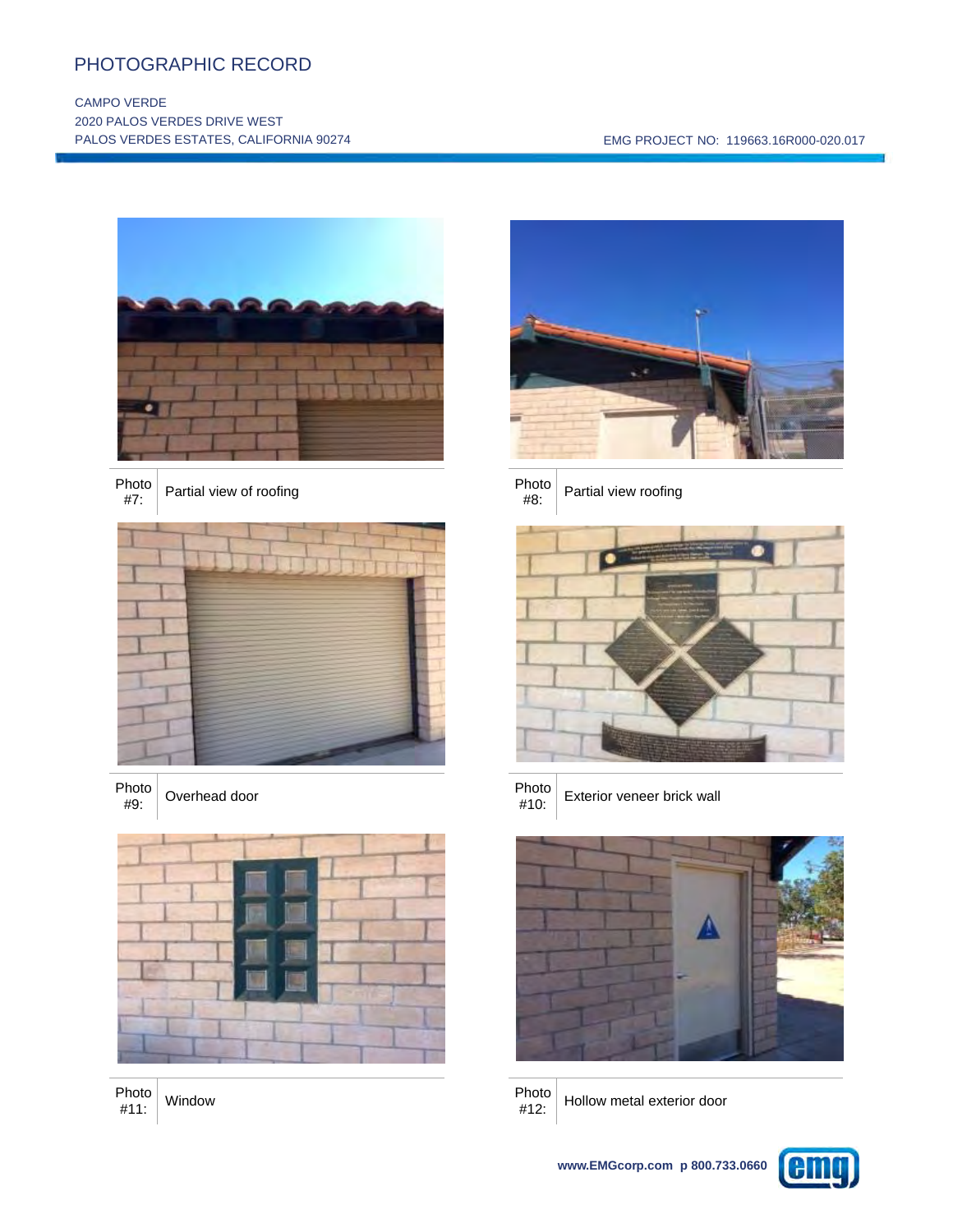## PHOTOGRAPHIC RECORD

j

#### CAMPO VERDE 2020 PALOS VERDES DRIVE WEST PALOS VERDES ESTATES, CALIFORNIA 90274 **EMG PROJECT NO: 119663.16R000-020.017**







Photo<br>#15: Photo Bleachers **Photo**<br>#15: Bleachers #16:



**Baseball field** 





Photo Site view with bleachers

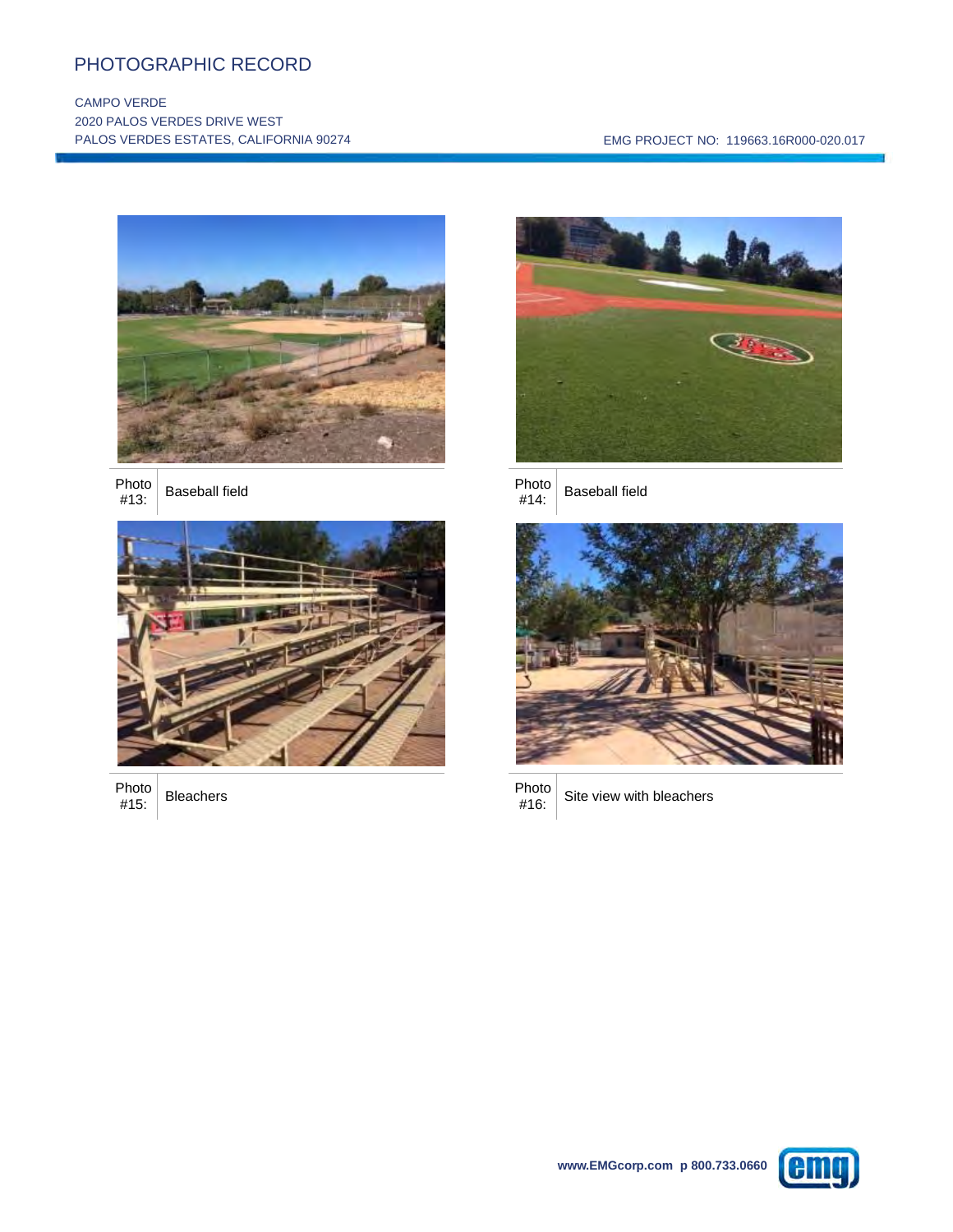CAMPO VERDE 2020 PALOS VERDES DRIVE WEST

PALOS VERDES ESTATES, CALIFORNIA 90274 CHARLET NO: 119663.16R000-020.017



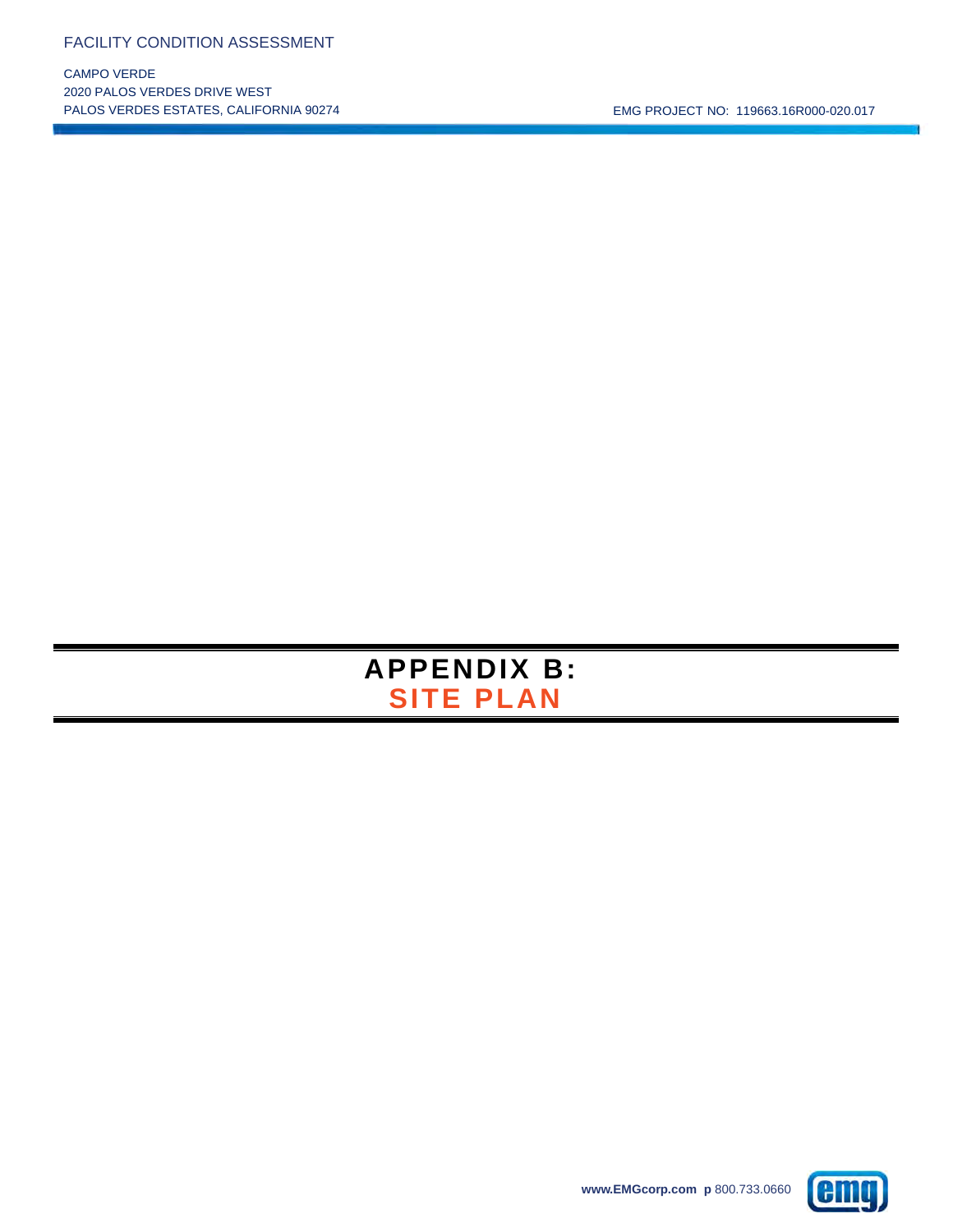## AERIAL SITE PLAN

į

CAMPO VERDE 2020 PALOS VERDES DRIVE WEST PALOS VERDES ESTATES, CALIFORNIA 90274 EMG PROJECT NO: 119663.16R000-020.017



SOURCE:

Google Maps: Imagery ©2016 Google, Map data ©2016 Google



ON-SITE DATE: November 2, 2016

**www.EMGcorp.com p** 800.733.0660

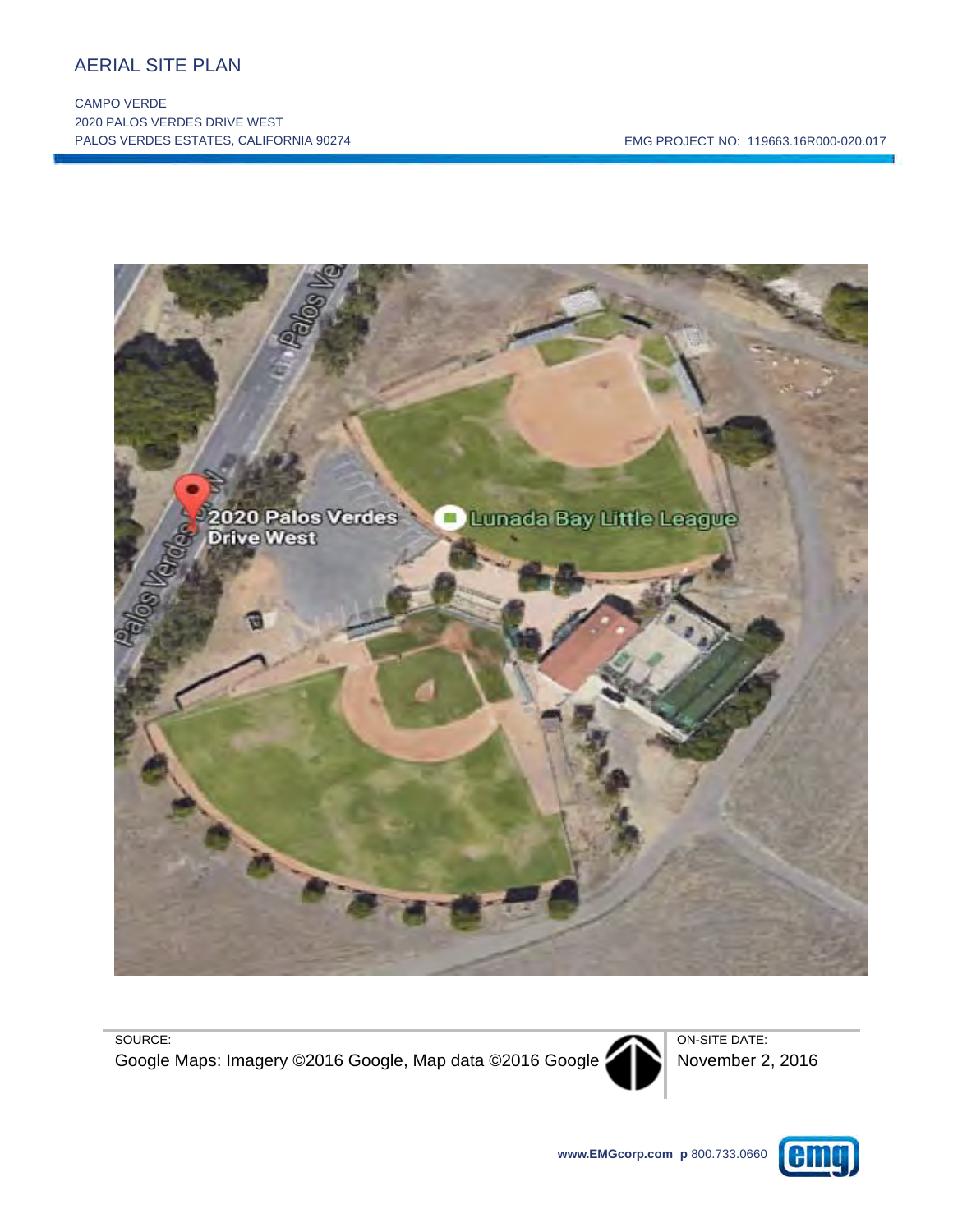CAMPO VERDE 2020 PALOS VERDES DRIVE WEST

# **APPENDIX C: SUPPORTING DOCUMENTATION**

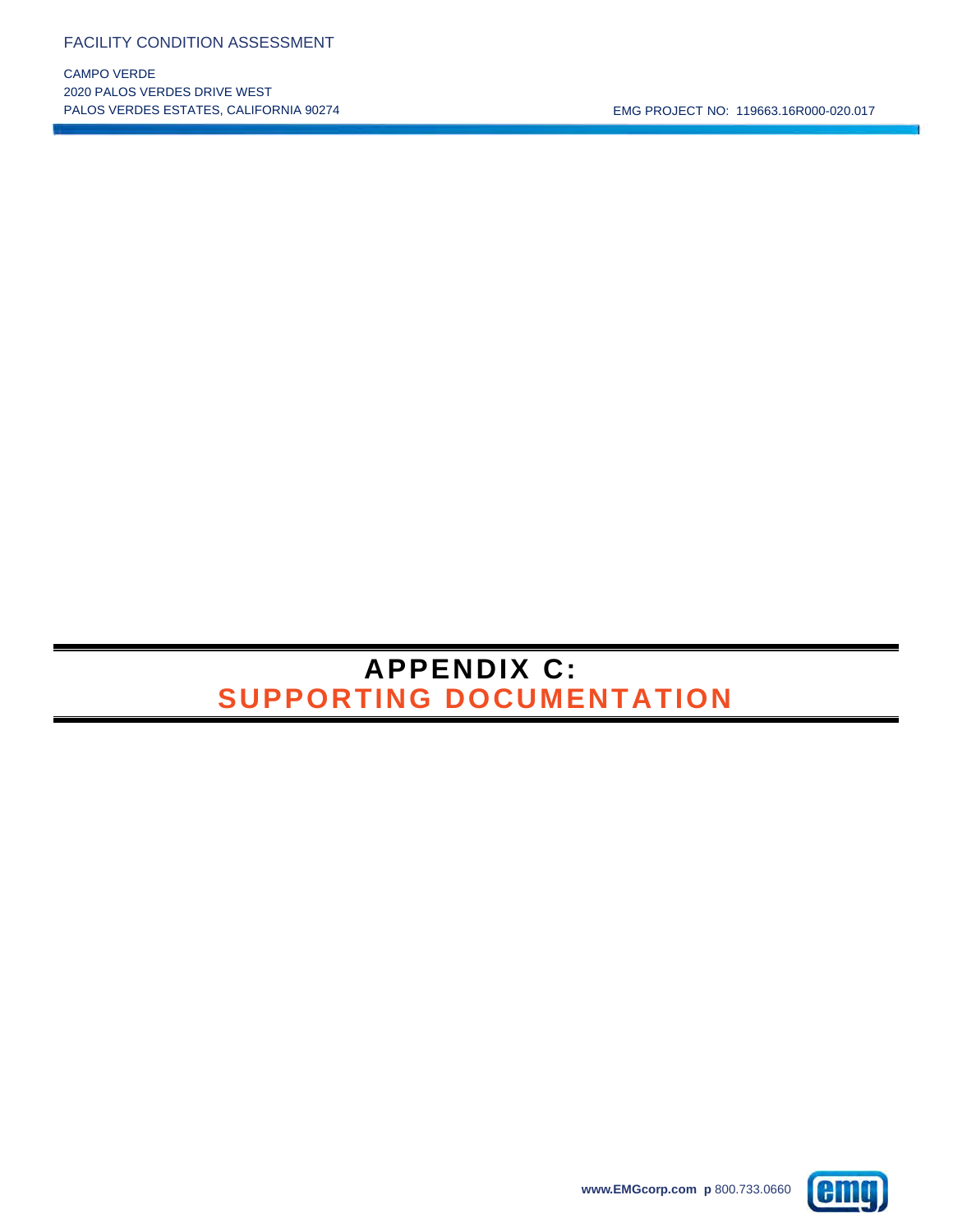## FLOOD MAP

į

CAMPO VERDE 2020 PALOS VERDES DRIVE WEST PALOS VERDES ESTATES, CALIFORNIA 90274 EMG PROJECT NO: 119663.16R000-020.017



SOURCE: FEMA Map No.: 06037C1918G Dated: January 6, 2016 ON-SITE DATE: November 2, 2016

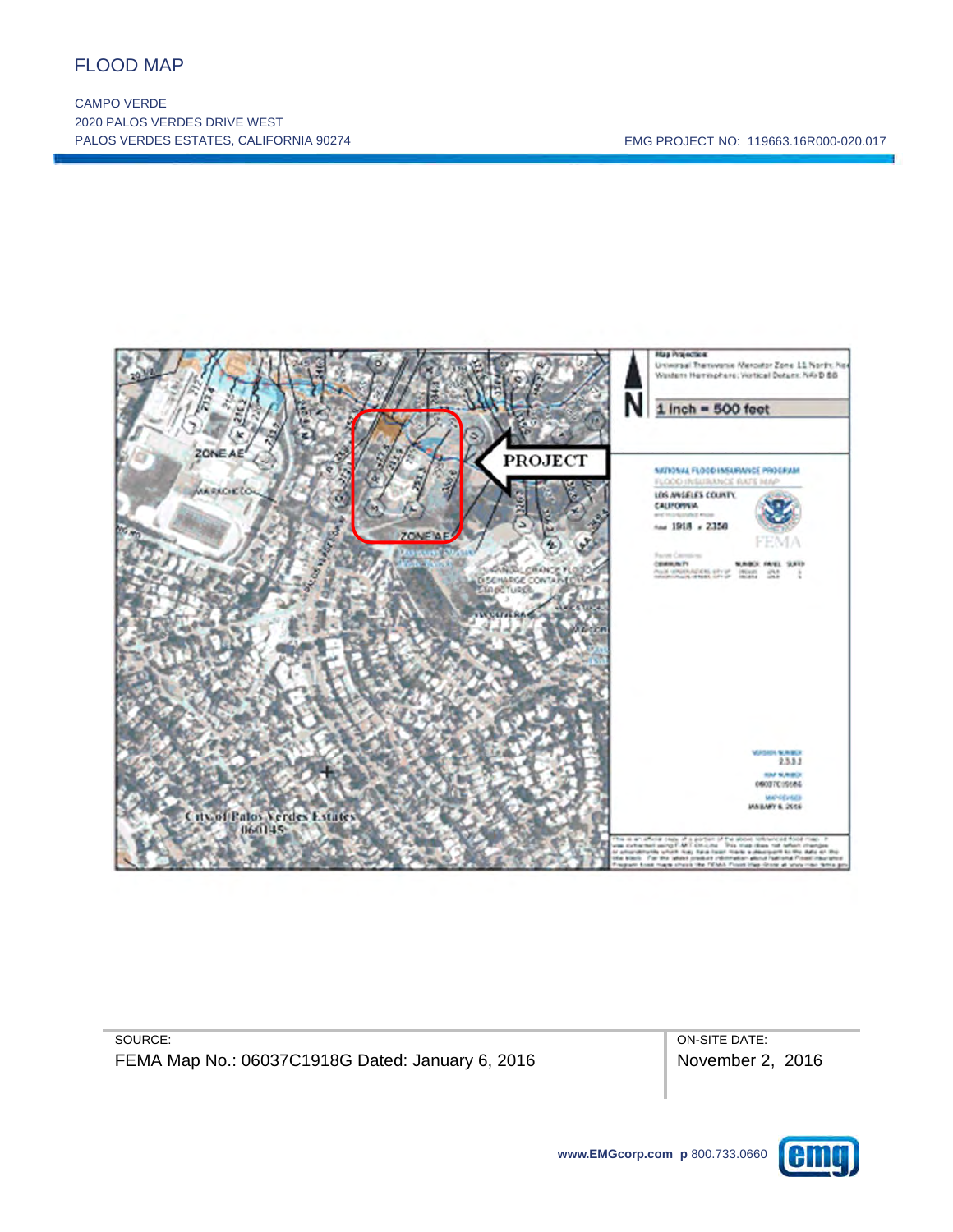CAMPO VERDE 2020 PALOS VERDES DRIVE WEST PALOS VERDES ESTATES, CALIFORNIA 90274 CHARLET NO: 119663.16R000-020.017

# **GIII**

**APPENDIX D:** 

**EMG ABBREVIATED ADA CHECKLIST**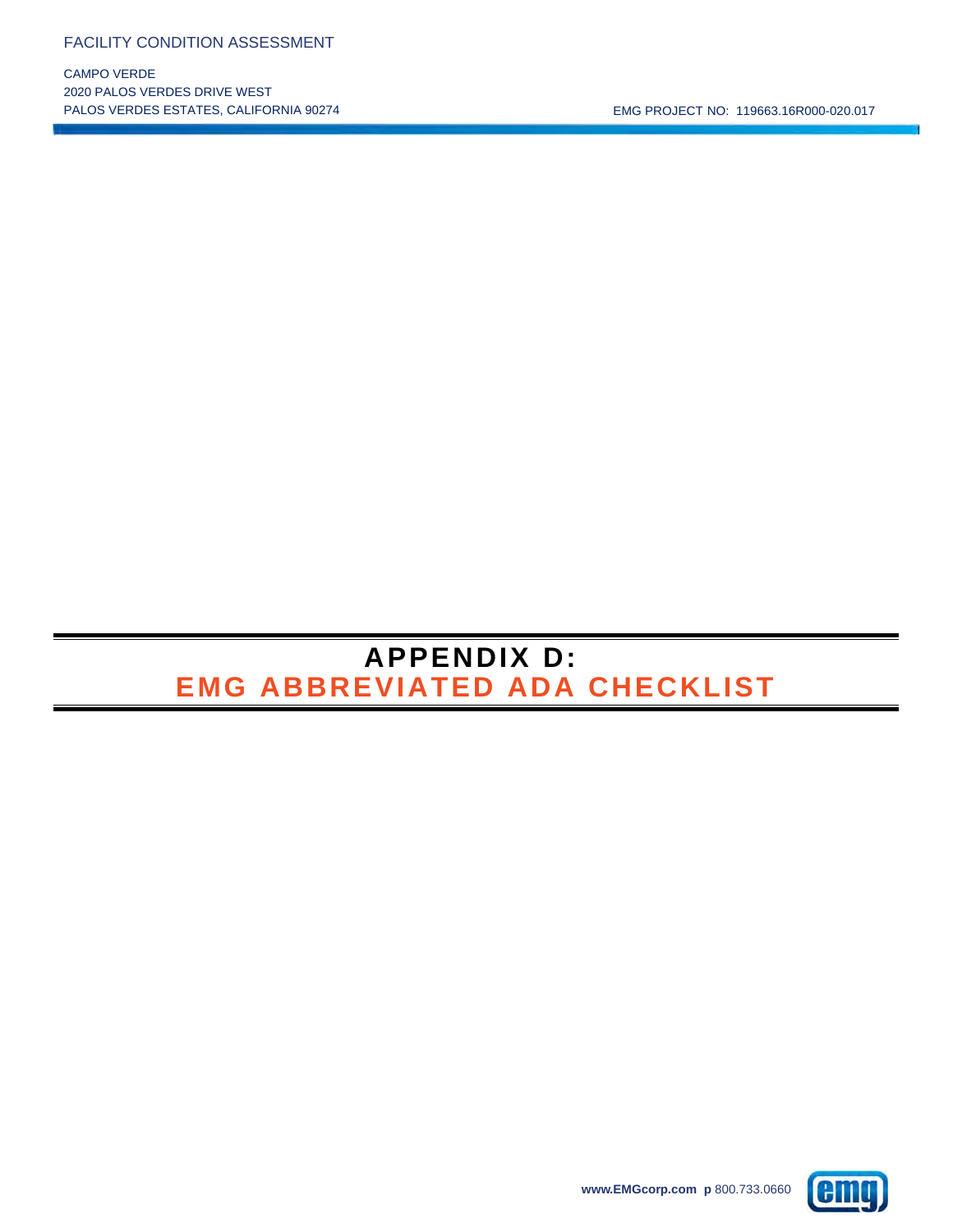## **PROPERTY NAME:** Campo Verde

**DATE:** November 2, 2016 **PROJECT NUMBER:** 119663.16R000.020.017

|                  | <b>EMG ABBREVIATED ADA CHECKLIST</b>                                                                                                                                                                                          |            |           |              |                 |  |
|------------------|-------------------------------------------------------------------------------------------------------------------------------------------------------------------------------------------------------------------------------|------------|-----------|--------------|-----------------|--|
|                  | <b>BUILDING HISTORY</b>                                                                                                                                                                                                       | <b>YES</b> | <b>NO</b> | N/A          | <b>COMMENTS</b> |  |
| 1.               | Has the management previously completed an ADA<br>review?                                                                                                                                                                     |            |           |              | Unknown         |  |
| 2.               | Have any ADA improvements been made to the property?                                                                                                                                                                          |            |           |              | Unknown         |  |
| 3.               | Does a Barrier Removal Plan exist for the property?                                                                                                                                                                           |            |           |              | Unknown         |  |
| 4.               | Has the Barrier Removal Plan been reviewed/approved by<br>an arms-length third party such as an engineering firm,<br>architectural firm, building department, other agencies,<br>etc.?                                        |            |           |              | Unknown         |  |
| 5.               | Has building ownership or management received any ADA<br>related complaints that have not been resolved?                                                                                                                      |            |           |              | Unknown         |  |
| 6.               | Is any litigation pending related to ADA issues?                                                                                                                                                                              |            |           |              | Unknown         |  |
|                  | <b>PARKING</b>                                                                                                                                                                                                                | <b>YES</b> | <b>NO</b> | N/A          | <b>COMMENTS</b> |  |
| 1.               | Are there sufficient parking spaces with respect to the total<br>number of reported spaces?                                                                                                                                   |            | ✓         |              | No ADA parking  |  |
| 2.               | Are there sufficient van-accessible parking spaces available<br>(96" wide/ 96" aisle for van)?                                                                                                                                |            | ✓         |              | No ADA parking  |  |
| 3.               | Are accessible spaces marked with the International<br>Symbol of Accessibility? Are there signs reading "Van<br>Accessible" at van spaces?                                                                                    |            |           | ✓            |                 |  |
| $\overline{4}$ . | Is there at least one accessible route provided within the<br>boundary of the site from public transportation stops,<br>accessible parking spaces, passenger loading zones, if<br>provided, and public streets and sidewalks? |            |           | $\checkmark$ |                 |  |
| 5.               | Do curbs on the accessible route have depressed, ramped<br>curb cuts at drives, paths, and drop-offs?                                                                                                                         |            |           | $\checkmark$ |                 |  |
| 6.               | Does signage exist directing you to accessible parking and<br>an accessible building entrance?                                                                                                                                |            |           | $\checkmark$ |                 |  |
|                  | <b>RAMPS</b>                                                                                                                                                                                                                  | <b>YES</b> | <b>NO</b> | N/A          | <b>COMMENTS</b> |  |
| 1.               | If there is a ramp from parking to an accessible building<br>entrance, does it meet slope requirements? (1:12)                                                                                                                |            |           | $\checkmark$ |                 |  |
| 2.               | Are ramps longer than 6 ft complete with railings on both<br>sides?                                                                                                                                                           |            |           | $\checkmark$ |                 |  |
| 3.               | Is the width between railings at least 36 inches?                                                                                                                                                                             |            |           | $\checkmark$ |                 |  |
| 4.               | Is there a level landing for every 30 ft horizontal length of<br>ramp, at the top and at the bottom of ramps and<br>switchbacks?                                                                                              |            |           | $\checkmark$ |                 |  |
|                  | <b>ENTRANCES/EXITS</b>                                                                                                                                                                                                        | <b>YES</b> | <b>NO</b> | N/A          | <b>COMMENTS</b> |  |
| 1.               | Is the main accessible entrance doorway at least 32 inches<br>wide?                                                                                                                                                           |            |           | $\checkmark$ |                 |  |
| 2.               | If the main entrance is inaccessible, are there alternate<br>accessible entrances?                                                                                                                                            |            |           | $\checkmark$ |                 |  |
| 3.               | Can the alternate accessible entrance be used<br>independently?                                                                                                                                                               |            |           | $\checkmark$ |                 |  |

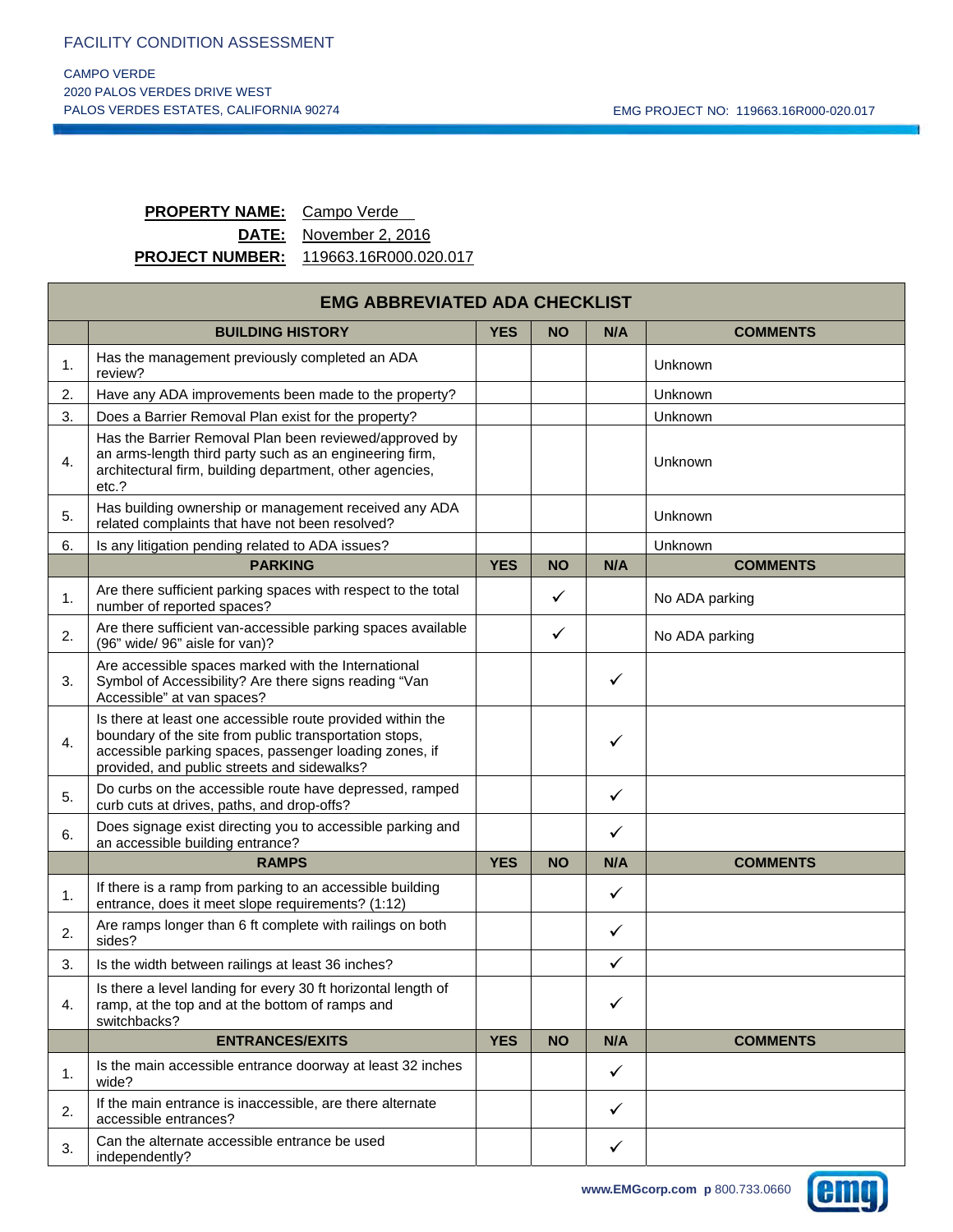## CAMPO VERDE 2020 PALOS VERDES DRIVE WEST

|    | <b>EMG ABBREVIATED ADA CHECKLIST</b>                                                                                                                  |              |              |              |                 |
|----|-------------------------------------------------------------------------------------------------------------------------------------------------------|--------------|--------------|--------------|-----------------|
|    | <b>ENTRANCES/EXITS</b>                                                                                                                                | <b>YES</b>   | <b>NO</b>    | N/A          | <b>COMMENTS</b> |
| 4. | Is the door hardware easy to operate (lever/push type<br>hardware, no twisting required, and not higher than 48<br>inches above the floor)?           |              |              | ✓            |                 |
| 5. | Are main entry doors other than revolving door available?                                                                                             |              |              | $\checkmark$ |                 |
| 6. | If there are two main doors in series, is the minimum space<br>between the doors 48 inches plus the width of any door<br>swinging into the space?     |              |              | ✓            |                 |
|    | <b>PATHS OF TRAVEL</b>                                                                                                                                | <b>YES</b>   | <b>NO</b>    | N/A          | <b>COMMENTS</b> |
| 1. | Is the main path of travel free of obstruction and wide<br>enough for a wheelchair (at least 36 inches wide)?                                         |              |              | ✓            |                 |
| 2. | Does a visual scan of the main path reveal any obstacles<br>(phones, fountains, etc.) that protrude more than 4 inches<br>into walkways or corridors? |              |              | $\checkmark$ |                 |
| 3. | Are floor surfaces firm, stable, and slip resistant (carpets<br>wheelchair friendly)?                                                                 |              |              | ✓            |                 |
| 4. | Is at least one wheelchair-accessible public telephone<br>available?                                                                                  |              | $\checkmark$ |              |                 |
| 5. | Are wheelchair-accessible facilities (toilet rooms, exits, etc.)<br>identified with signage?                                                          | $\checkmark$ |              |              |                 |
| 6. | Is there a path of travel that does not require the use of<br>stairs?                                                                                 | ✓            |              |              |                 |
| 7. | If audible fire alarms are present, are visual alarms (strobe<br>light alarms) also installed in all common areas?                                    |              |              | $\checkmark$ |                 |
|    | <b>ELEVATORS</b>                                                                                                                                      | <b>YES</b>   | <b>NO</b>    | N/A          | <b>COMMENTS</b> |
| 1. | Do the call buttons have visual signals to indicate when a<br>call is registered and answered?                                                        |              |              | ✓            |                 |
| 2. | Are there visual and audible signals inside cars indicating<br>floor change?                                                                          |              |              | $\checkmark$ |                 |
| 3. | Are there standard raised and Braille marking on both<br>jambs of each host way entrance?                                                             |              |              | $\checkmark$ |                 |
| 4. | Do elevator doors have a reopening device that will stop<br>and reopen a car door if an object or a person obstructs the<br>door?                     |              |              | ✓            |                 |
| 5. | Do elevator lobbies have visual and audible indicators of<br>car arrival?                                                                             |              |              | ✓            |                 |
| 6. | Does the elevator interior provide sufficient wheelchair<br>turning area $(51" \times 68")$ ?                                                         |              |              | $\checkmark$ |                 |
| 7. | Are elevator controls low enough to be reached from a<br>wheelchair (48 inches front approach/54 inches side<br>approach)?                            |              |              | $\checkmark$ |                 |
| 8. | Are elevator control buttons designated by Braille and by<br>raised standard alphabet characters (mounted to the left of<br>the button)?              |              |              | $\checkmark$ |                 |
| 9. | If a two-way emergency communication system is provided<br>within the elevator cab, is it usable without voice<br>communication?                      |              |              | ✓            |                 |

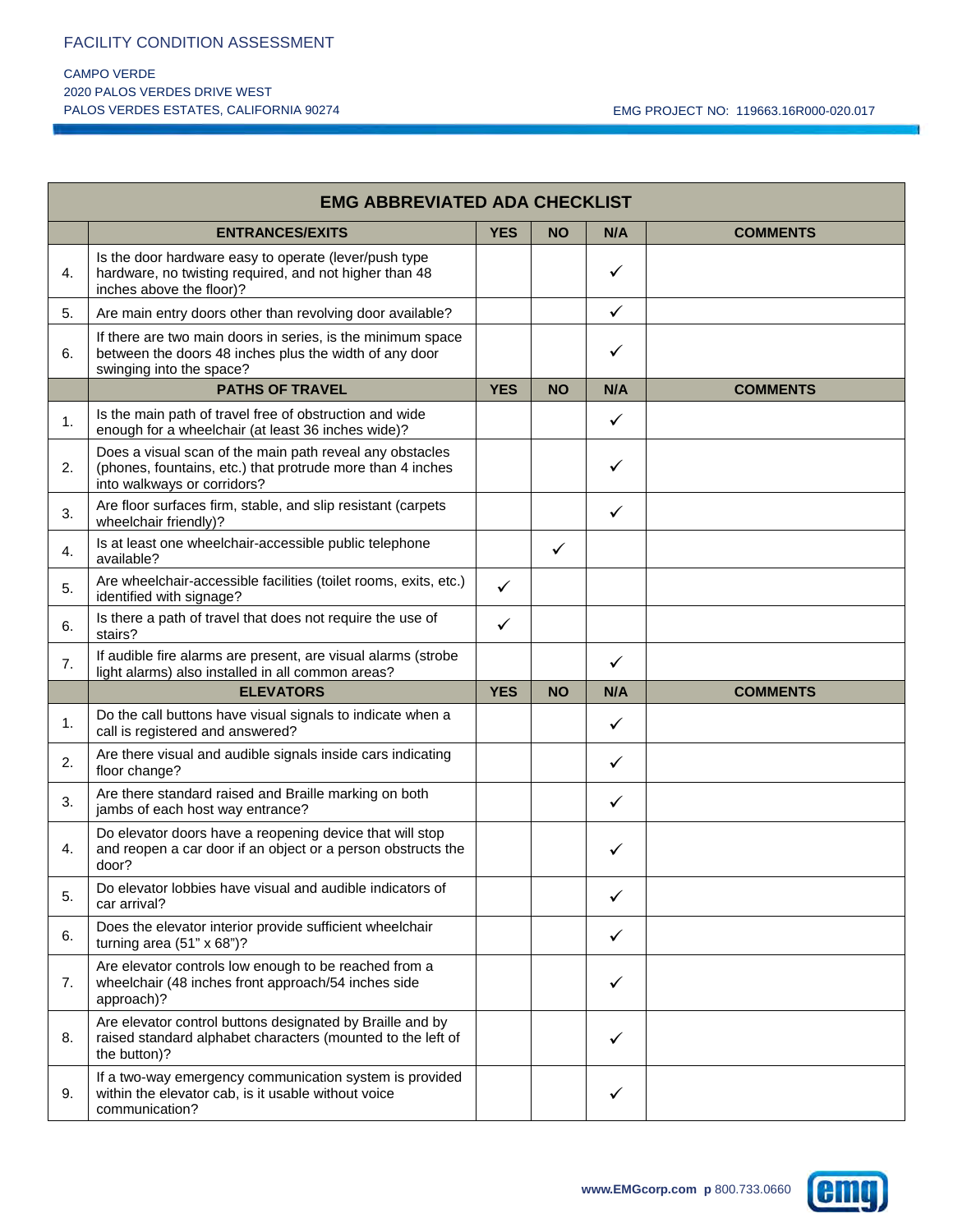#### CAMPO VERDE 2020 PALOS VERDES DRIVE WEST PALOS VERDES ESTATES, CALIFORNIA 90274 CHARLET NO: 119663.16R000-020.017

|                | <b>EMG ABBREVIATED ADA CHECKLIST</b>                                                                         |              |           |              |                         |  |
|----------------|--------------------------------------------------------------------------------------------------------------|--------------|-----------|--------------|-------------------------|--|
|                | <b>RESTROOMS</b>                                                                                             | <b>YES</b>   | <b>NO</b> | N/A          | <b>COMMENTS</b>         |  |
| 1.             | Are common area public restrooms located on an<br>accessible route?                                          | $\checkmark$ |           |              |                         |  |
| 2.             | Are pull handles push/pull or lever type?                                                                    | $\checkmark$ |           |              |                         |  |
| 3.             | Are there audible and visual fire alarm devices in the toilet<br>rooms?                                      |              |           |              | Could not be determined |  |
| 4.             | Are corridor access doors wheelchair-accessible (at least<br>32 inches wide)?                                | $\checkmark$ |           |              |                         |  |
| 5.             | Are public restrooms large enough to accommodate a<br>wheelchair turnaround (60" turning diameter)?          |              |           |              | Could not be determined |  |
| 6.             | In unisex toilet rooms, are there safety alarms with pull<br>cords?                                          |              |           | $\checkmark$ |                         |  |
| 7.             | Are stall doors wheelchair accessible (at least 32" wide)?                                                   |              |           |              | Could not be determined |  |
| 8.             | Are grab bars provided in toilet stalls?                                                                     |              |           |              | Could not be determined |  |
| 9.             | Are sinks provided with clearance for a wheelchair to roll<br>under (29" clearance)?                         |              |           |              | Could not be determined |  |
| 10.            | Are sink handles operable with one hand without grasping,<br>pinching or twisting?                           |              |           |              | Could not be determined |  |
| 11.            | Are exposed pipes under sink sufficiently insulated against<br>contact?                                      |              |           |              | Could not be determined |  |
| 12.            | Are soap dispensers, towel, etc. reachable (48" from floor<br>for frontal approach, 54" for side approach)?  |              |           |              | Could not be determined |  |
| 13.            | Is the base of the mirror no more than 40" from the floor?                                                   |              |           |              | Could not be determined |  |
|                | <b>POOLS</b>                                                                                                 | <b>YES</b>   | <b>NO</b> | <b>NA</b>    | <b>COMMENTS</b>         |  |
| 1              | Are public access pools provided? If the answer is no,<br>please disregard this section.                     |              | ✓         |              |                         |  |
| 2              | How many accessible access points are provided to each<br>pool/spa?                                          |              |           | ✓            |                         |  |
| 3              | Is at least one fixed lift or sloped entry to the pool provided?                                             |              |           | $\checkmark$ |                         |  |
|                | <b>PLAY AREA</b>                                                                                             | <b>YES</b>   | <b>NO</b> | <b>NA</b>    | <b>COMMENTS</b>         |  |
| 1              | Has the play area been reviewed for accessibility? All<br>public playgrounds are subject to ADAAG standards. |              | ✓         |              |                         |  |
| $\overline{2}$ | Are play structures accessible?                                                                              |              |           | $\checkmark$ |                         |  |
|                | <b>EXERCISE EQUIPMENT</b>                                                                                    | <b>YES</b>   | <b>NO</b> | <b>NA</b>    | <b>COMMENTS</b>         |  |
| $\mathbf{1}$   | Does there appear to be adequate clear floor space around<br>the machines/equipment (30" by 48" minimum)?    |              | ✓         |              |                         |  |

*\*Based on visual observation only. The slope was not confirmed through measurements.*

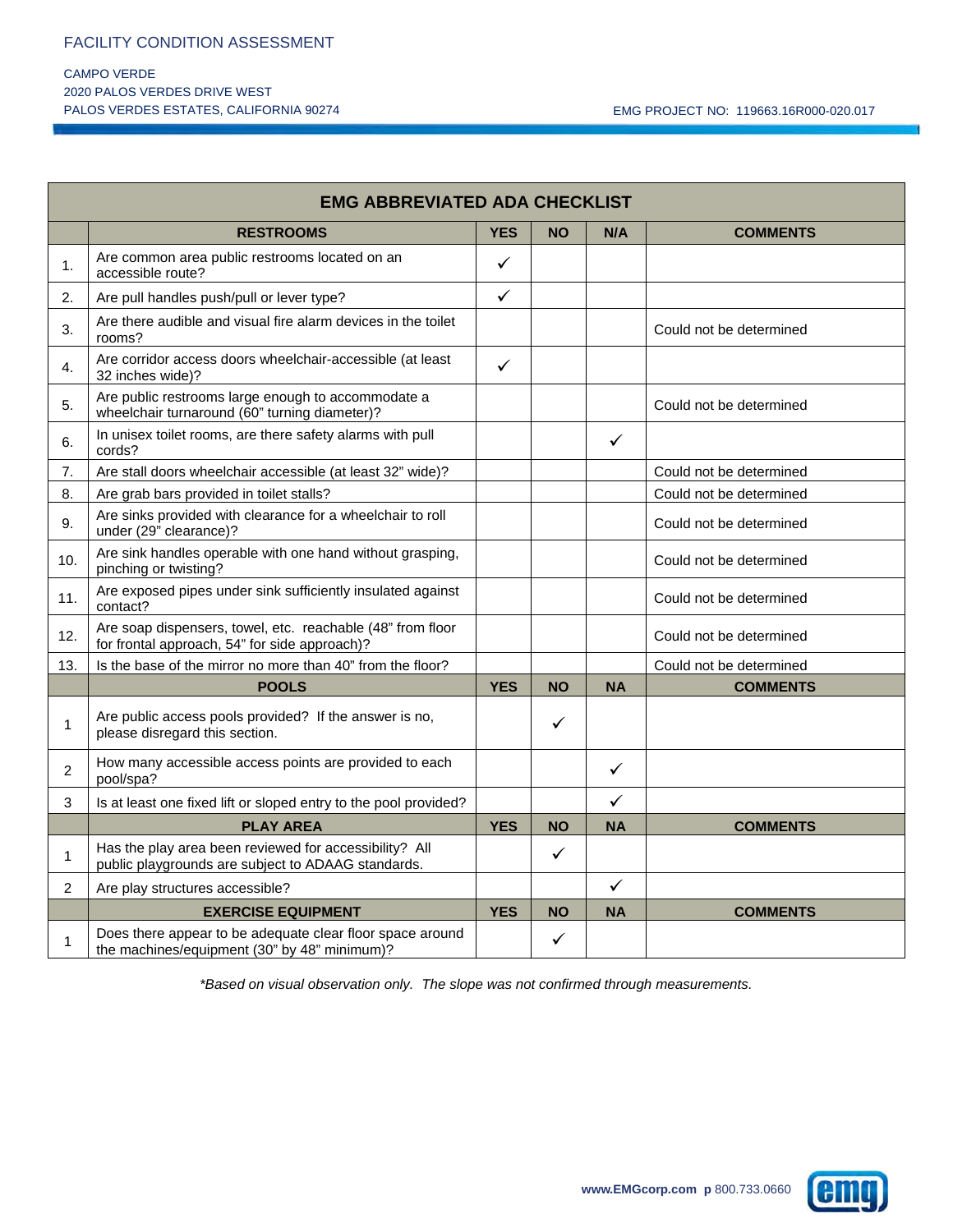CAMPO VERDE 2020 PALOS VERDES DRIVE WEST

## **APPENDIX E: PRE-SURVEY QUESTIONNAIRE**

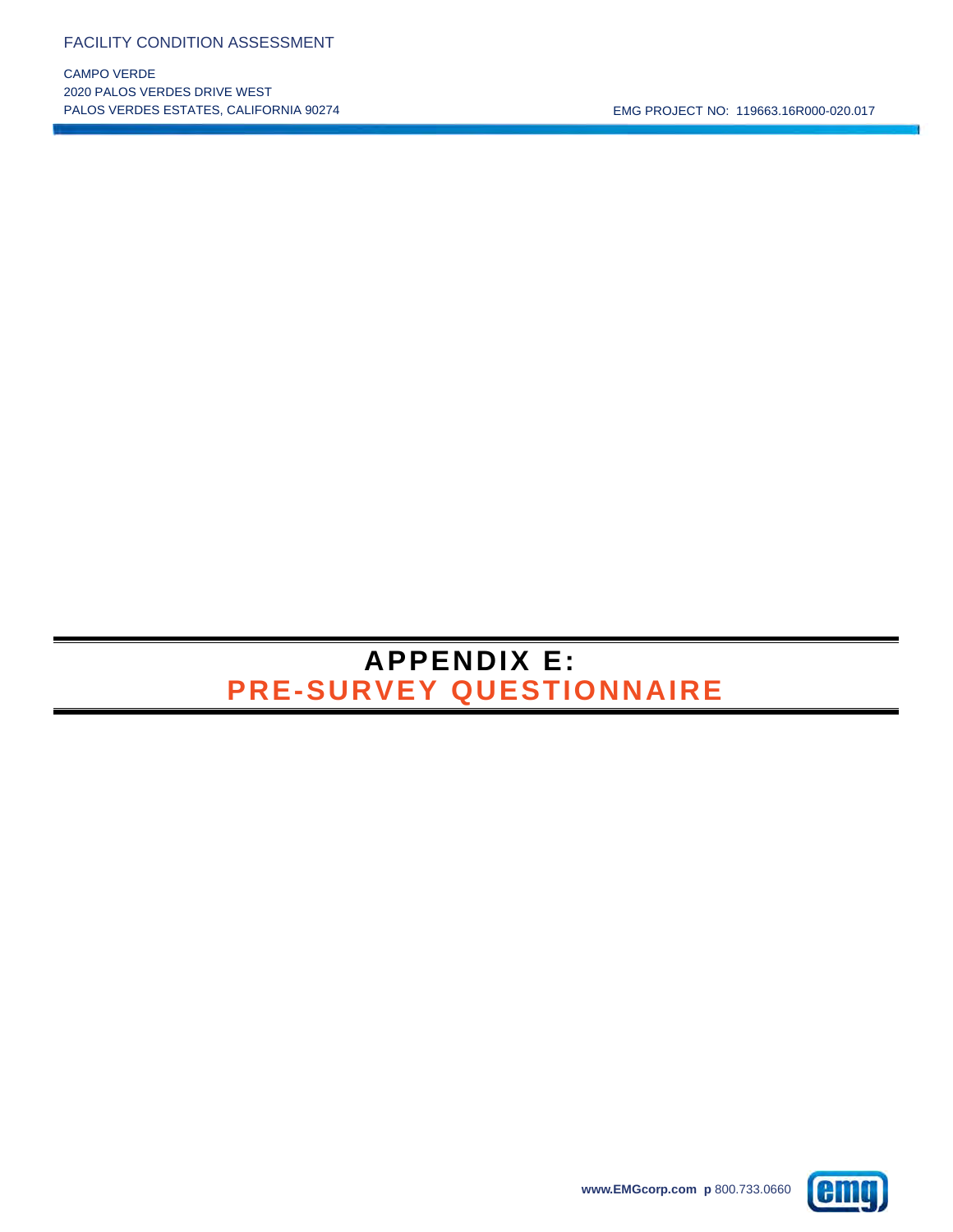# **T HE P RE-S URVE Y Q UES TI ONNAI RE WAS NOT RE TURNE D TO EMG**